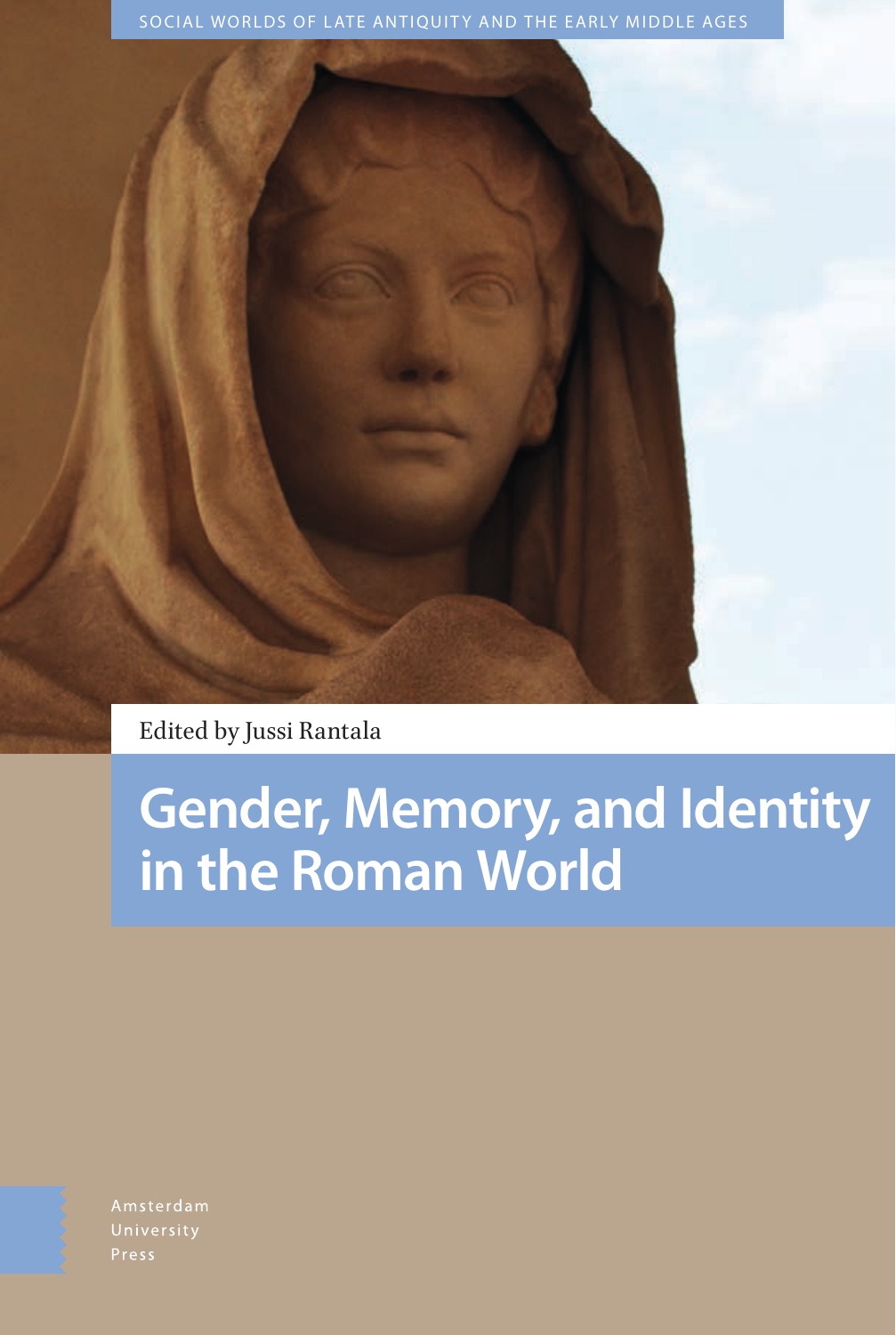Gender, Memory, and Identity in the Roman World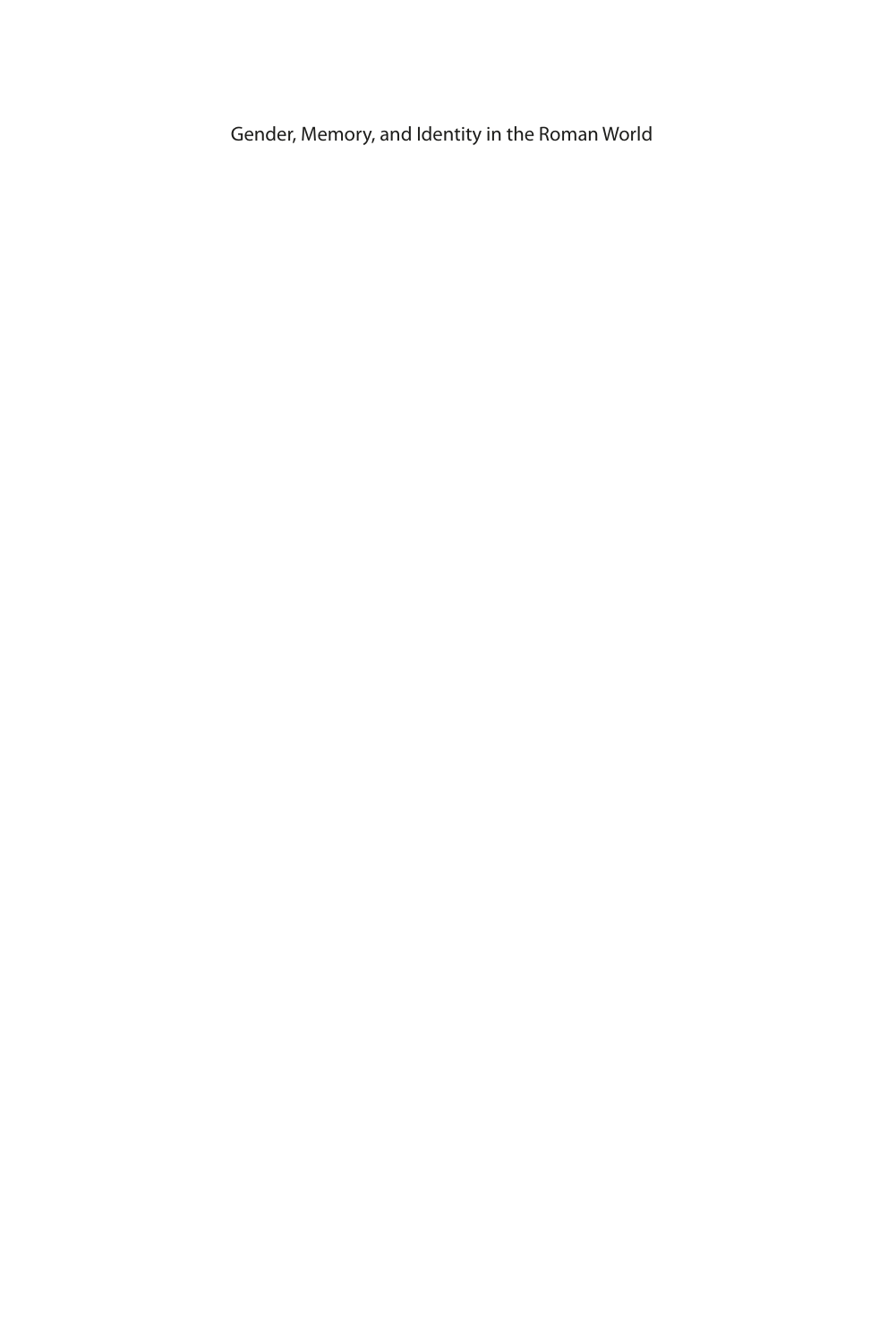## **Social Worlds of Late Antiquity and the Early Middle Ages**

The Late Antiquity experienced profound cultural and social change: the political disintegration of the Roman Empire in the West, contrasted by its continuation and transformation in the East; the arrival of 'barbarian' newcomers and the establishment of new polities; a renewed militarization and Christianization of society; as well as crucial changes in Judaism and Christianity, together with the emergence of Islam and the end of classical paganism. This series focuses on the resulting diversity within Late Antique society, emphasizing cultural connections and exchanges; questions of unity and inclusion, alienation and conflict; and the processes of syncretism and change. By drawing upon a number of disciplines and approaches, this series sheds light on the cultural and social history of Late Antiquity and the greater Mediterranean world.

#### *Series Editor*

Carlos Machado, University of St. Andrews

#### *Editorial Board*

Lisa Bailey, University of Auckland Maijastina Kahlos, University of Helsinki Volker Menze, Central European University Ellen Swift, University of Kent Enrico Zanini, University of Siena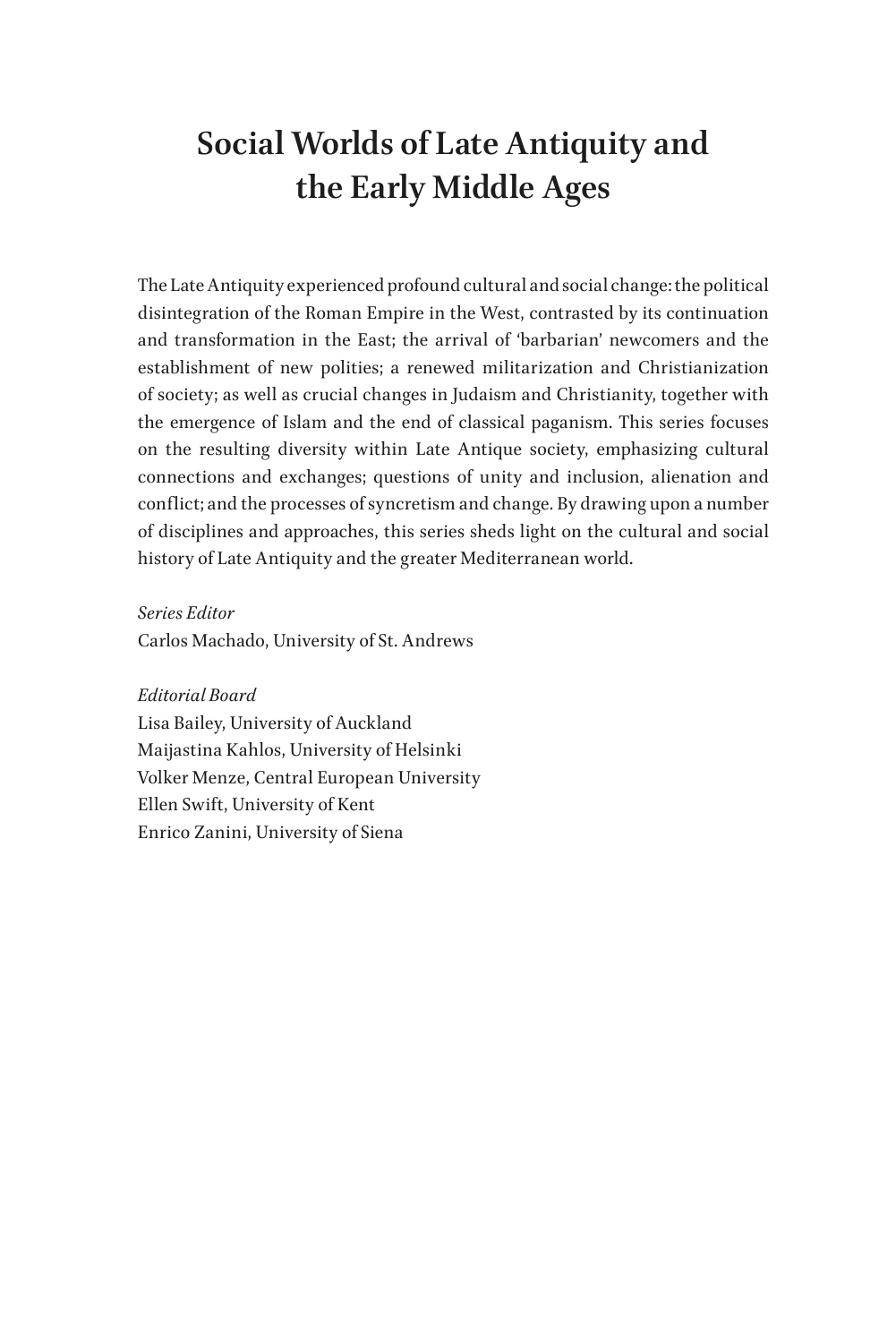# Gender, Memory, and Identity in the Roman World

*Edited by Jussi Rantala*

Amsterdam University Press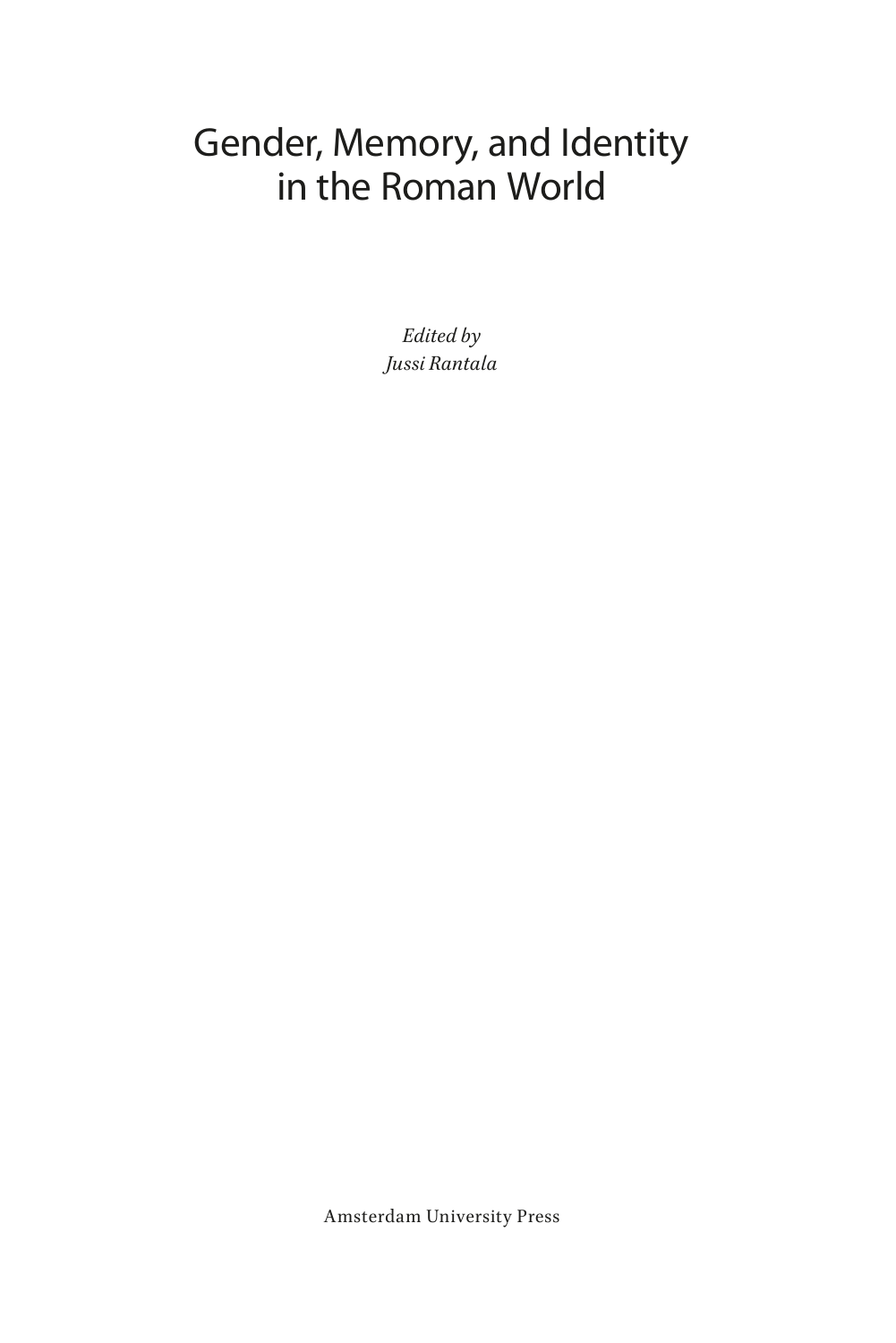Cover illustration: Funerary Statue of a Roman Matron, c. 160-170 ce (Museo Nazionale Romano/Terme di Diocleziano) Photo: Jussi Rantala

Cover design: Coördesign, Leiden Typesetting: Crius Group, Hulshout

isbn 978 94 6298 805 7 e-isbn 978 90 4854 009 9 DOI 10.5117/9789462988057 nur 683

© Jussi Rantala / Amsterdam University Press B.V., Amsterdam 2019

All rights reserved. Without limiting the rights under copyright reserved above, no part of this book may be reproduced, stored in or introduced into a retrieval system, or transmitted, in any form or by any means (electronic, mechanical, photocopying, recording or otherwise) without the written permission of both the copyright owner and the author of the book.

Every effort has been made to obtain permission to use all copyrighted illustrations reproduced in this book. Nonetheless, whosoever believes to have rights to this material is advised to contact the publisher.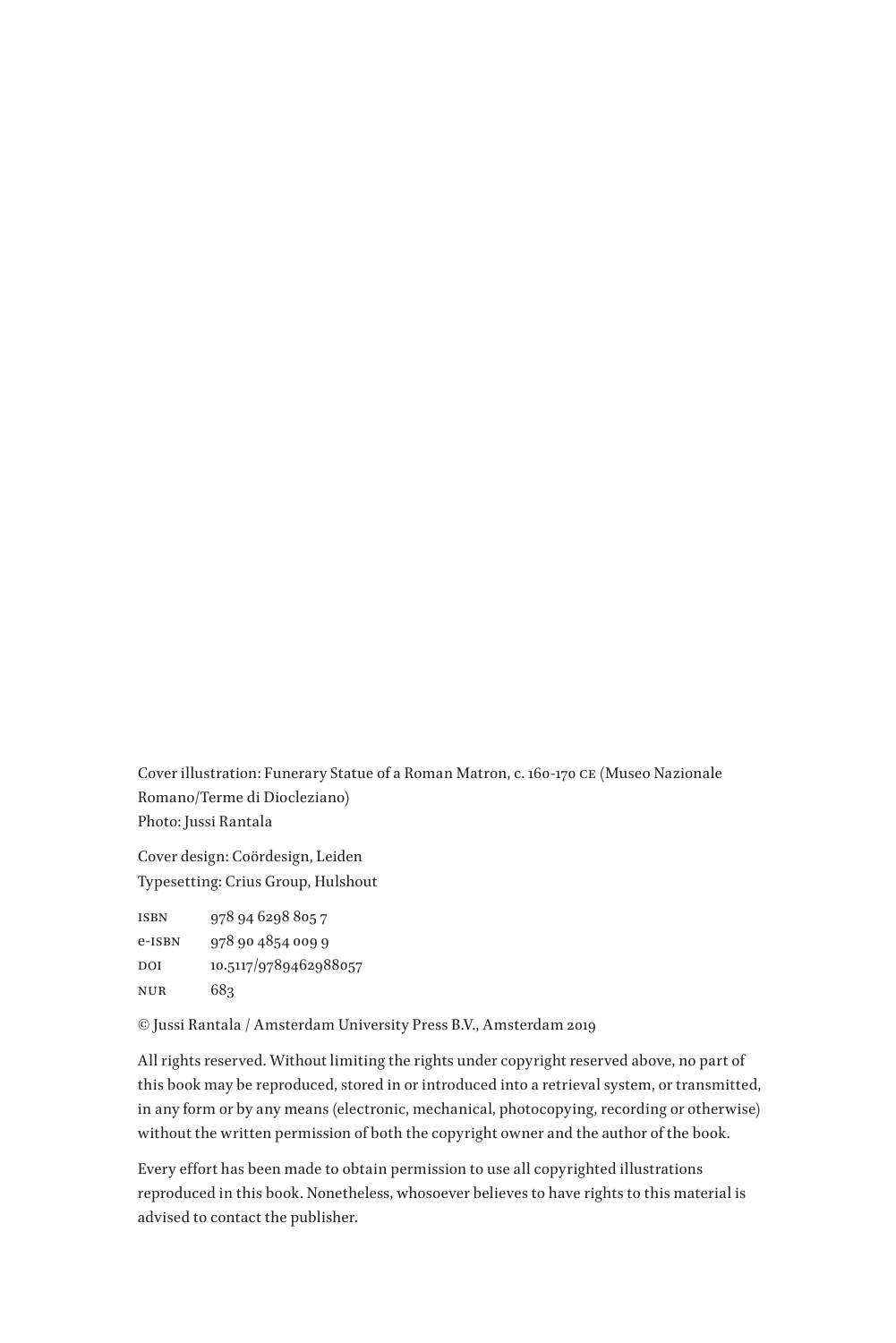# **Table of Contents**

| Abbreviations  |                                                                                                                                            | 9   |
|----------------|--------------------------------------------------------------------------------------------------------------------------------------------|-----|
|                | Preface                                                                                                                                    | 15  |
|                | Tabula Gratulatoria                                                                                                                        | 17  |
|                | Introduction<br>Jussi Rantala                                                                                                              | 19  |
| $\mathbf{1}$   | Public Agency of Women in the Later Roman World<br>Ville Vuolanto                                                                          | 41  |
| 2              | Religious Agency and Civic Identity of Women in Ancient Ostia<br>Marja-Leena Hänninen                                                      | 63  |
| 3              | The Invisible Women of Roman Agrarian Work and Economy<br>Lena Larsson Lovén                                                               | 89  |
| $\overline{4}$ | 'Show them that You are Marcus's Daughter'<br>The Public Role of Imperial Daughters in Second- and Third-Century<br>CE Rome<br>Sanna Joska | 105 |
| 5              | Defining Manliness, Constructing Identities<br>Alexander the Great mirroring an Exemplary Man in Late Antiquity<br>Jaakkojuhani Peltonen   | 131 |
| 6              | 'At the Age of Nineteen' $(RG_1)$<br>Life, Longevity, and the Formation of an Augustan Past (43-38 BCE)<br>Mary Harlow and Ray Laurence    | 157 |
| 7              | Conflict and Community<br>Anna of Carthage and Roman Identity in Augustan Poetry<br>Jussi Rantala                                          | 181 |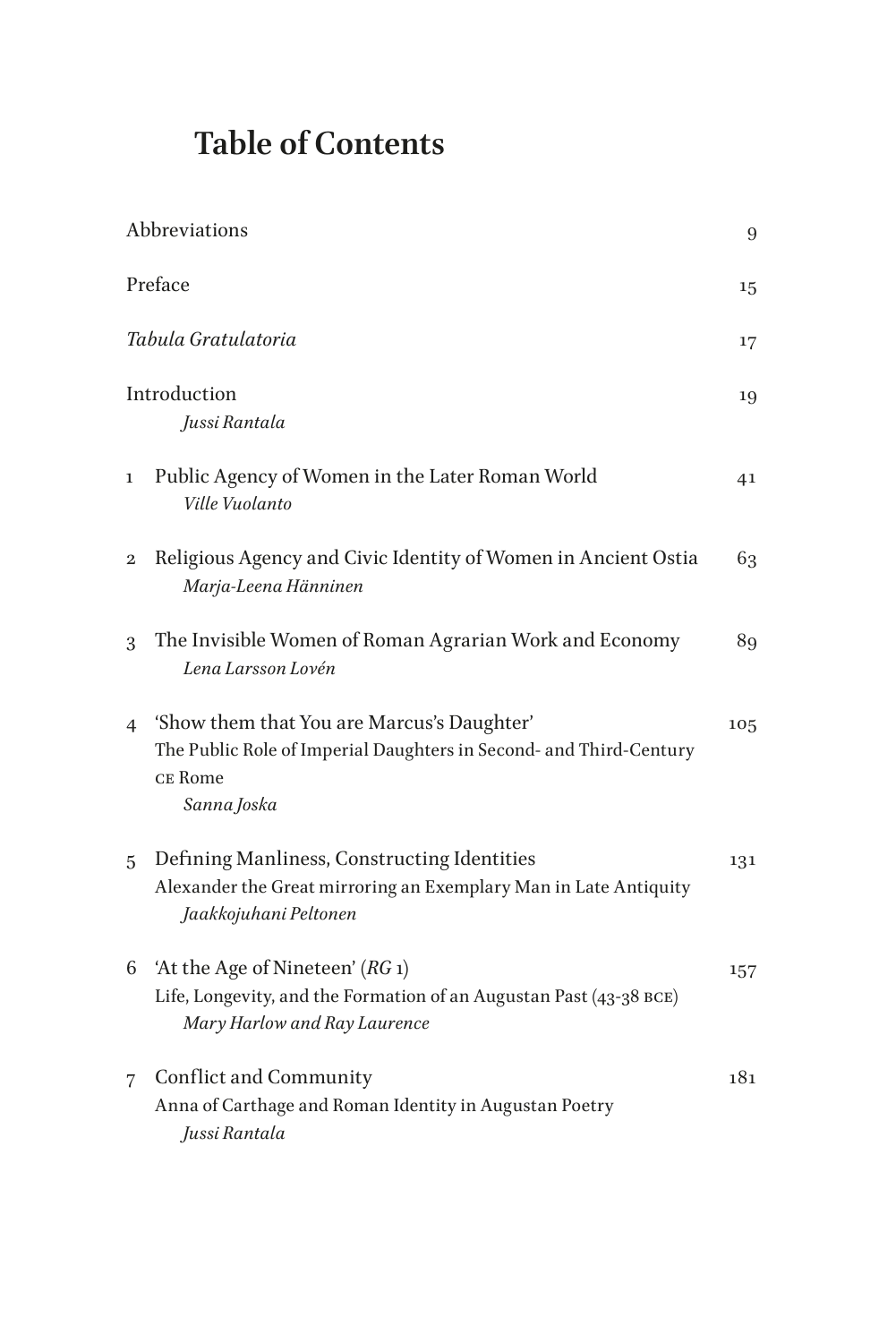| 8  | Dress, Identity, Cultural Memory                              | 203 |
|----|---------------------------------------------------------------|-----|
|    | Copa and Ancilla Cauponae in Context                          |     |
|    | Ria Berg                                                      |     |
| q  | The Goddess and the Town                                      | 239 |
|    | Memory, Feast, and Identity between Demeter and Saint Lucia   |     |
|    | Marxiano Melotti                                              |     |
|    | 10 Varius, multiplex, multiformis - Greek, Roman, Panhellenic | 283 |
|    | Multiple Identities of the Hadrianic Era and Beyond           |     |
|    | Arja Karivieri                                                |     |
| 11 | Mental Hospitals in Pre-Modern Society                        | 301 |
|    | Antiquity, Byzantium, Western Europe, and Islam.              |     |
|    | Some Reconsiderations                                         |     |
|    | Christian Laes                                                |     |
|    |                                                               |     |

### [Index](#page--1-0) 325

### **List of Illustrations**

| Figure 8.1 Woman serving water and wine. Pompeii, Caupona in   |     |
|----------------------------------------------------------------|-----|
| Via di Mercurio, VI 10, 1, room b, north wall                  | 215 |
| Figure 8.2 1) Pompeii, Caupona in Via di Mercurio, VI 10, 1,   |     |
| room b, N wall; 2) Pompeii, Caupona di Via Mercurio,           |     |
| room b, probably E wall; 3) Pompeii, Caupona in Via            |     |
| di Mercurio, south wall (male waiter?); 4) Pompeii,            |     |
| Caupona di Salvius, VI 14, 35.36, room 1, north wall,          |     |
| MANN inv. 111482; 5) Ostia, Isola Sacra tomb 90, Ostia         |     |
| Antiquarium inv. 1340; 6) Funerary relief of Sentia            |     |
| Amarantis, Museo Nacional de Arte Romano, Augusta              |     |
| Emerita, inv. CE00676; 7) Ostia, Isola Sacra, Ostia            |     |
| Antiquarium, inv. 135                                          | 216 |
| Figure 8.3 Diana dressed in a double-girt chiton               | 218 |
| Figure 8.4 Funerary relief of Sentia Amarantis, Museo Nacional |     |
| de Arte Romano, Augusta Emerita, inv. CE00676. Late            |     |
| second-third century CE                                        | 220 |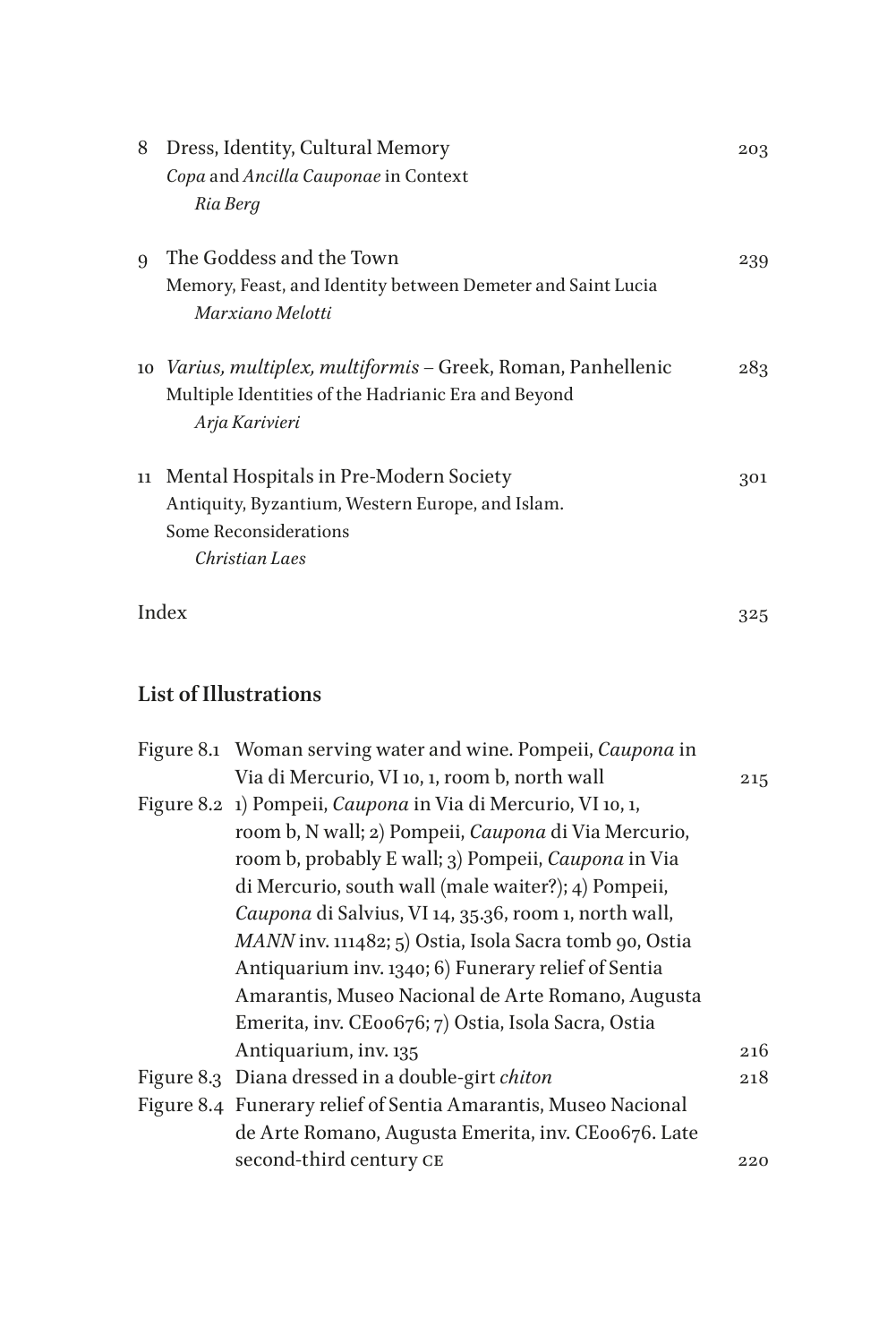| Figure 8.5 Bronze ring ending in two snake-heads, found in the      |     |
|---------------------------------------------------------------------|-----|
| thermopolium of Felix and Dorus VI 16, 39.40, Pompeii               |     |
| (inv. 55462)                                                        | 224 |
| Figure 8.6 1) Bronze bracelet in the form of snake (inv. 12699) and |     |
| 2) spiral silver ring (inv. 12700). Found in the Caupona            |     |
| of Saturninus, I 11, 16, Pompeii                                    | 225 |
| Figure 8.7 1-2) Two faience beads (inv. 56194) and 3) a glass paste |     |
| bead (inv. 56195) found in the Caupona all'Insegna                  |     |
| dell'Africa III 8, 8, Pompeii                                       | 226 |
|                                                                     |     |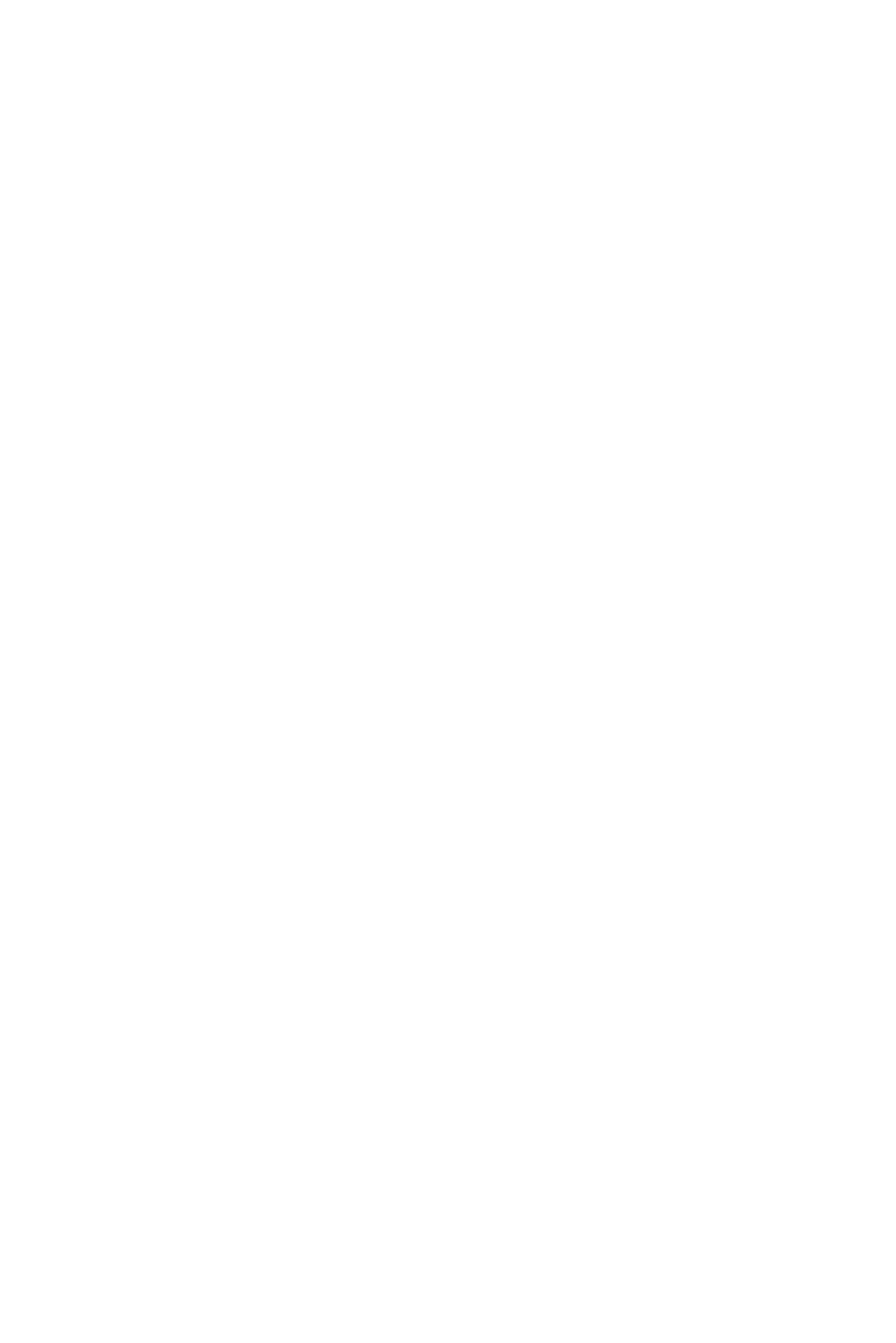# <span id="page-9-0"></span>**Abbreviations**

| AE                | L'Année épigraphique                       |
|-------------------|--------------------------------------------|
| Alex. Rom.        | Alexander romance                          |
| Amm. Marc.        | Ammianus Marcellinus                       |
| App. B Civ.       | Appian, Bella civilia                      |
| Apul. Flo.        | Apuleius, Florida                          |
| Apul. Met.        | Apuleius, Metamorphoses                    |
| Ar. Vesp.         | Aristophanes, Vespae                       |
| Arnob. Nat.       | Arnobius, Adversus nationes                |
| Arr. Anab.        | Arrian, Anabasis                           |
| Ath. Deipn.       | Athenaeus, Deipnosofistai                  |
| Bas. Ad adolesc.  | Basileios, Ad adolescentes                 |
| Bas. Epist.       | Basileios, Epistulae                       |
| BdI               | Bullettino dell'Istituto di corrispondenza |
|                   | archeologica                               |
| BHG               | Bibliotheca Hagiographica Graeca           |
| BHL               | Bibliotheca Hagiographica Latina           |
| BullNap           | Bullettino archeologico Napoletano         |
| Cass. Dio         | Cassius Dio                                |
| Cato, Agr.        | Cato, De agri cultura                      |
| Cens.             | Censorinus                                 |
| Cic. Ad Brut.     | Cicero, Epistulae ad Brutum                |
| $Cic$ . Att.      | Cicero, Epistulae ad Atticum               |
| Cic. Fam.         | Cicero, Epistulae ad familiares            |
| Cic. Har. resp.   | Cicero, De haruspicium responso            |
| Cic. Mur.         | Cicero, Pro Murena                         |
| Cic. Phil.        | Cicero, Orationes Philippicae              |
| Cic. Sen.         | Cicero, De senectute                       |
| Cic. Verr.        | Cicero, In Verrem                          |
| CIL               | Corpus Inscriptionum Latinarum             |
| $C\!J$            | Corpus Juris Civilis                       |
| Claud. Cons. Hon. | Claudianus, De consulate Honorii           |
| Columella, Rust.  | Columella, De re rustica                   |
| $C$ .Th.          | Codex Theodosianus                         |
| Curt.             | <b>Curtius Rufus</b>                       |
| Dig.              | Digesta                                    |
| Diod. Sic.        | Diodoros Siculus                           |
| Dion. Hal.        | Dionysius Halicarnassensis                 |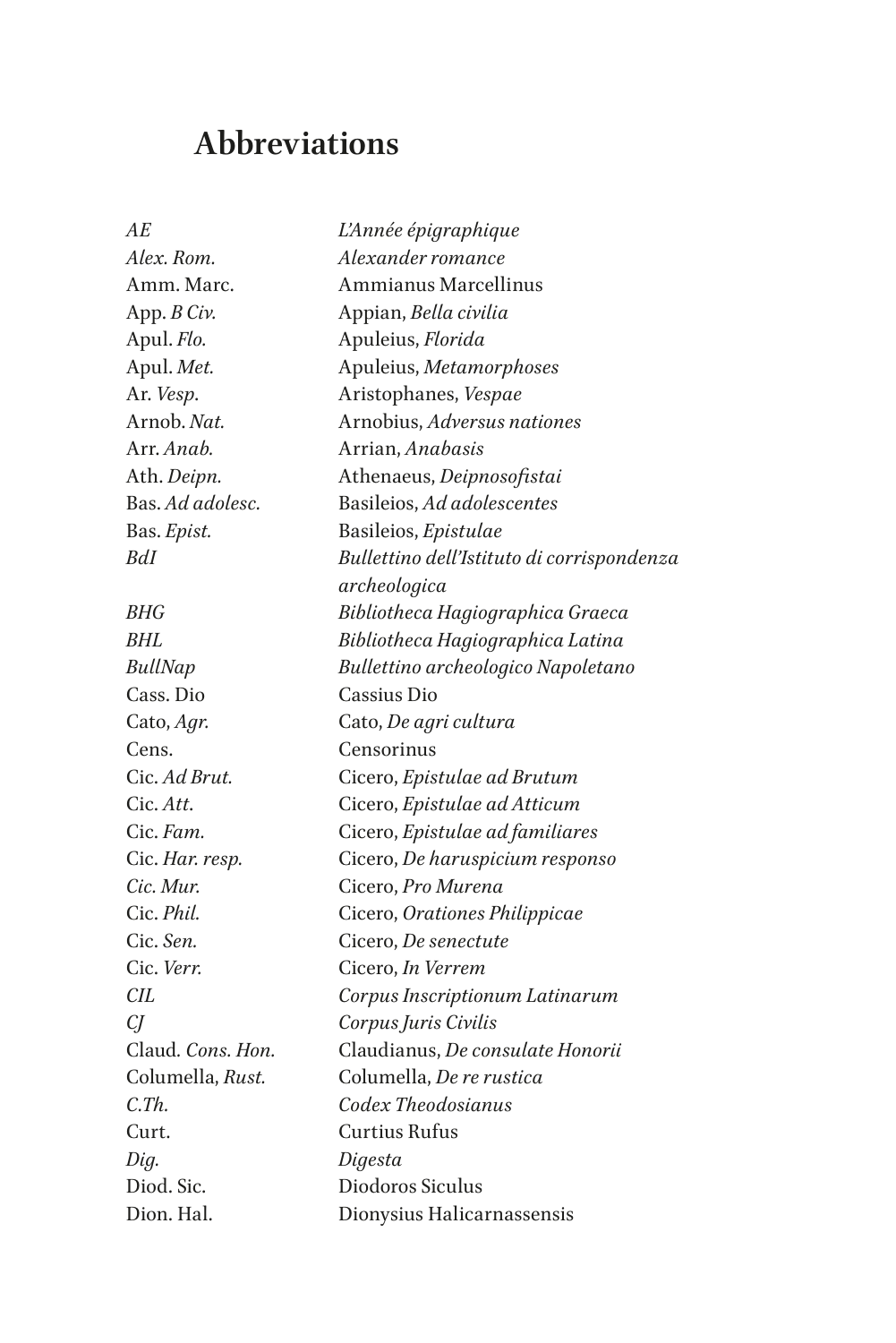| Enn. Ann.                         | Ennius, Annales                                     |
|-----------------------------------|-----------------------------------------------------|
| Ennod. Pan. Theod.                | Ennodius, Panegyricus Dictus Clementis-             |
|                                   | simo Rege Theodorico                                |
| Epit. de Caes.                    | Epitome de Caesaribus                               |
| Euseb. Vit. Const.                | Eusebius, Vita Constantini                          |
| Ex.                               | Exodus                                              |
| <i>FIRA</i>                       | Fontes Iuris Romani Anteiustiniani                  |
| FO                                | <b>Fasti Ostienses</b>                              |
| Fulg. De aet.                     | Fulgentius, De aetatibus mundi et hominis           |
| Fulg. Myth.                       | Fulgentius, Mitologiae tres libri                   |
| Gai. Inst.                        | Gaius, Institutiones                                |
| Gell.                             | <b>Aulus Gellius</b>                                |
| Greg. Naz. Ep.                    | Gregory of Nazianzus, Epistulae                     |
| Greg. Nyss. Vita Macr.            | Gregory of Nyssa, Vita Macrinae                     |
| Hdn.                              | Herodianus                                          |
| Herod.                            | Herodas                                             |
| Hier. Ep.                         | Jerome, Epistulae                                   |
| Hor. Carm.                        | Horace, Carmina                                     |
| Hor. Carm. saec.                  | Horace, Carmen saeculare                            |
| Hor. Sat.                         | Horace, Satirae                                     |
| IG                                | <b>Inscriptiones Graecae</b>                        |
| IK                                | Inschriften griechischer Städte aus Kleinasien      |
| <b>ILAlg</b>                      | Inscriptions latines de l'Algérie                   |
| Inscr. Ital.                      | Inscriptiones Italiae                               |
| IRT                               | The Inscriptions of Roman Tripolitania              |
| Itin. Alex.                       | Itinerarium Alexandri                               |
| Joh. Chrys. De sacerd.            | John Chrysostom, De sacerdotio                      |
| Jord. Get.                        | Jordanes, Getica                                    |
| Jul. Val. <i>Res. Gest. Alex.</i> | Iulius Valerius, Res gestae Alexandri Macedonis     |
| Julian. Adv. Galil.               | Julian, Contra Galilaeo                             |
| Julian. <i>Ep</i> .               | Julian, Epistulae                                   |
| Julian. <i>Or</i> .               | Julian, Orationes                                   |
| Juv.                              | Juvenal                                             |
| Lib. Or.                          | Libanius, Orationes                                 |
| Liv.                              | Livy                                                |
| Luc.                              | Lucan                                               |
|                                   | Lucian, De mort. Peregr. Lucian, De morte Peregrini |
| Lydus, Mens.                      | Lydus, De mensibus                                  |
| Macrob. Sat.                      | Macrobius, Saturnalia                               |
| Manilius, Astr.                   | Manilius, Astronomica                               |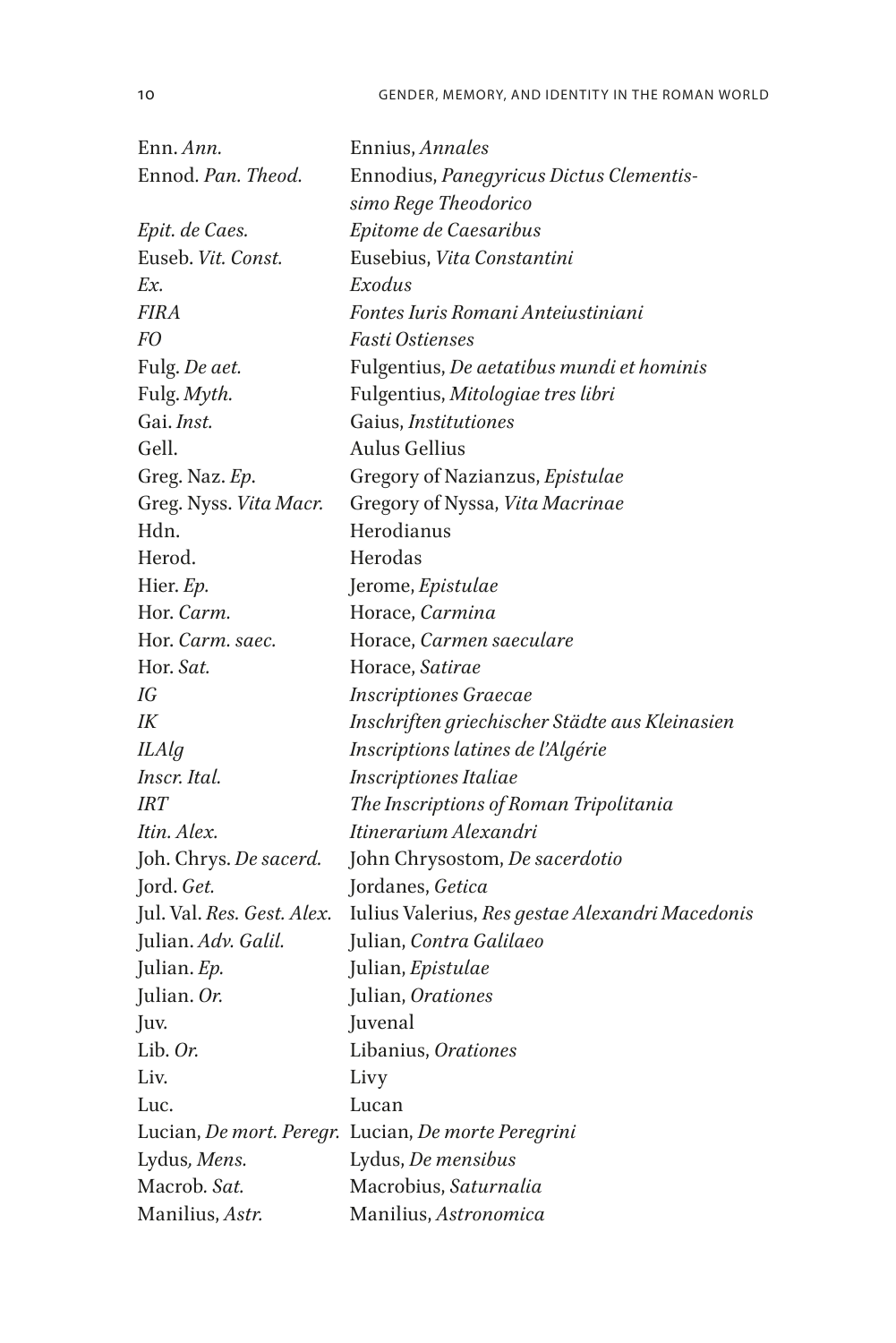| <b>MANN</b>         | Catalogue of the Museo Archeologico di Napoli |
|---------------------|-----------------------------------------------|
| Mark                | Gospel of Mark                                |
| Mart.               | Martial                                       |
| Men. Rhet.          | <b>Menander Rhetor</b>                        |
| MGH, SS. RR. Merov. | Monumenta Germaniae Historica,                |
|                     | Scriptores rerum Merovigicarum                |
| Nep. Att.           | Nepos, Atticus                                |
| Nep. Hannib.        | Nepos, Hannibal                               |
| NSc                 | Notizie degli scavi di Antichità              |
| Num.                | <b>Numbers</b>                                |
| Oros.               | Orosius                                       |
| $Ov.$ <i>Am.</i>    | Ovid, Amores                                  |
| Ov. Ars.            | Ovid, Ars amatoria                            |
| Ov. Fast.           | Ovid, Fasti                                   |
| Ov. Her.            | Ovid, Heroides                                |
| Ov. Met.            | Ovid, Metamorphoses                           |
| $Ov$ . Trt.         | Ovid, Tristia                                 |
| PAH                 | Pompeianarum Antiquitatum Historia            |
| Pan. Lat.           | Panegyrici Latini                             |
| Paus.               | Pausanias                                     |
| P.Brux.             | Papyri bruxellenses graeci                    |
| Pers.               | Persius                                       |
| Petron. Sat.        | Petronius, Satyrica                           |
| <b>PFOS</b>         | Prosopografie des Femmes de' l'Ordre          |
|                     | Senatorial (I-II siècles)                     |
| Philostr. VS        | Philostratus, Vitae sophistarum               |
| PIR <sup>2</sup>    | Prosopographia Imperii Romani Saeculi I,      |
|                     | II, III (second edition)                      |
| Plaut. Aul.         | Plautus, Aulularia                            |
| Plaut. Men.         | Plautus, Menaechmi                            |
| Plaut. Truc.        | Plautus, Truculentus                          |
| Plin. Ep.           | Pliny (the Younger), Epistulae                |
| Plin. HN            | Pliny (the Elder), Naturalis Historia         |
| P.Lips              | Griechische Urkunden der Papyrussam-          |
|                     | lung zu Leipzig                               |
| $PLRE^2$            | Prosopography of the Later Roman Empire       |
|                     | 1 (second edition)                            |
| Plut. Alex.         | Plutarch, Alexander                           |
| Plut. Ant.          | Plutarch, Antonius                            |
| Plut. Brut.         | Plutarch, Brutus                              |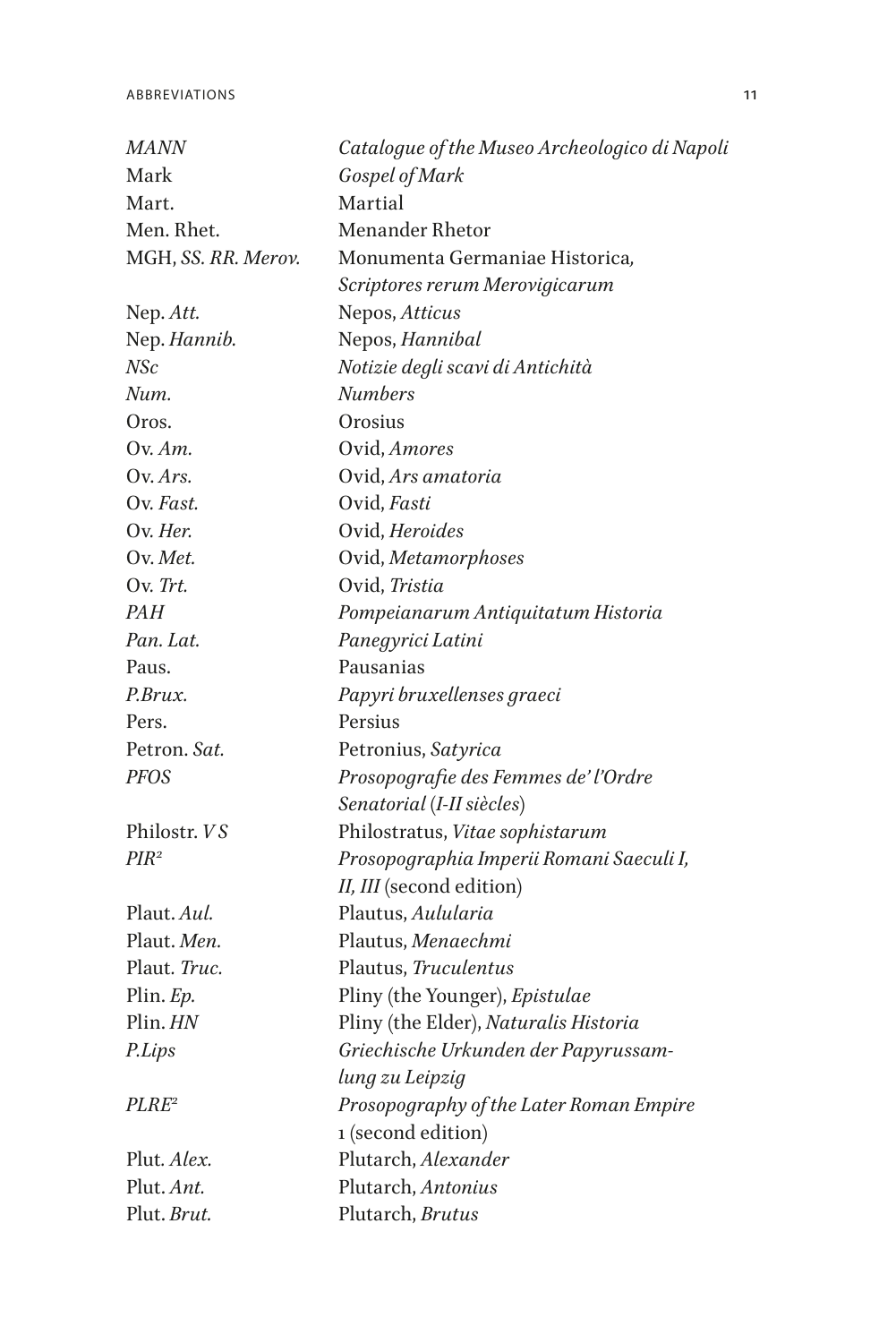| Plut. Cic.           | Plutarch, Cicero                                 |
|----------------------|--------------------------------------------------|
| Plut. Cor.           | Plutarch, Coriolanus                             |
| Plut. De Alex. Fort. | Plutarch, De Alexandri magni fortuna aut virtute |
| Plut. Mor.           | Plutarch, Moralia                                |
| Plut. Ti. Gracch.    | Plutarch, Tiberius Gracchus                      |
| Plut. Tim.           | Plutarch, Timoleon                               |
| P.Mich.              | Michigan Papyri                                  |
| P.Mil.               | Papiri Milanesi                                  |
| Polyb.               | Polybius                                         |
| P. Oxy.              | Oxyrhynchus Papyri                               |
| <b>PPM</b>           | Pompei. Pitture e mosaici                        |
| Priap.               | Priapeia                                         |
| Procop. Goth.        | Procopius, De Bello Gothico                      |
| Prop. Eleg.          | Propertius, Elegiae                              |
| P.Ryl.               | Catalogue of the Greek Papyri in the John        |
|                      | Rylands Library at Manchester                    |
| Ps.                  | Psalms                                           |
| P.Sakaon             | The Archive of Aurelius Sakaon: Papers of        |
|                      | an Egyptian Farmer in the last Century of        |
|                      | Theadelphia                                      |
| P.Strasb.            | Griechische Papyrus der Kaiserlichen             |
|                      | Universitäts- und Landesbibliothek zu Strassburg |
| P.Thead.             | Papyrus de Théadelphie                           |
| P.Vindob.            | Papyrus Vindobonensis                            |
| P.Yad.               | The Documents from the Bar Kochba                |
|                      | Period in the Cave of Letters                    |
| Quint. Inst.         | Quintilian, Institutio oratoria                  |
| RG                   | Res Gestae Divi Augusti                          |
| Rhet. Her.           | Rhetorica ad Herennium                           |
| RIC                  | Roman Imperial Coinage                           |
| Sall. Hist.          | Sallust, Historiae                               |
| <b>SEG</b>           | Supplementum ephigraphicum Graecum               |
| Sen. Ben.            | Seneca (the Younger), De beneficiis              |
| Sen. Ep.             | Seneca (the Younger), Epistulae                  |
| Sen. Helv.           | Seneca (the Younger), Ad Helviam                 |
| Sen. Marc.           | Seneca (the Younger), Ad Marciam                 |
| Serv. In Aen.        | Servius, In Vergilii Aeneidem commentarii        |
| SHA Ant. Pius        | Scriptores Historiae Augustae, Antoninus Pius    |
| SHA Comm.            | Scriptores Historiae Augustae, Commodus          |
| SHA Did. Iul.        | Scriptores Historiae Augustae, Didius Iulianus   |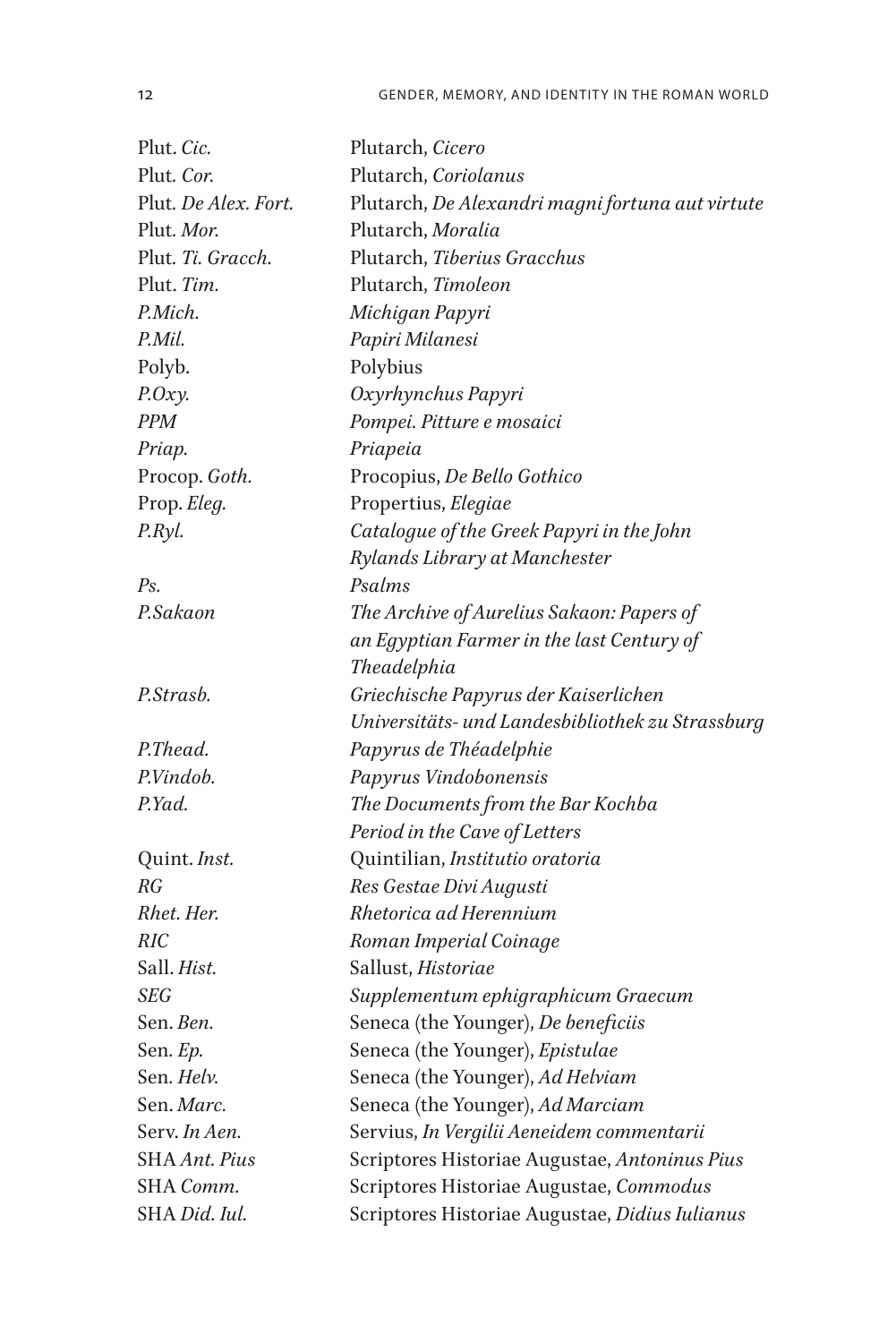| SHA Hadr.               | Scriptores Historiae Augustae, Hadrian           |
|-------------------------|--------------------------------------------------|
| SHA Marc.               | Scriptores Historiae Augustae, Marcus            |
| SHA Pert.               | Scriptores Historiae Augustae, Pertinax          |
| SHA Sev.                | Scriptores Historiae Augustae, Septimius Severus |
| Sid. Apoll. Carm.       | Sidonius Apollinaris, Carmina                    |
| Sid. Apoll. Epist.      | Sidonius Apollinaris, Epistulae                  |
| Suet. Aug.              | Suetonius, Augustus                              |
| Suet. Calig.            | Suetonius, Gaius Caligula                        |
| Suet, Iul.              | Suetonius, Divus Iulius                          |
| Suet. Nero              | Suetonius, Nero                                  |
| Suet. Tib.              | Suetonius, Tiberius                              |
| Symm. Ep.               | Symmachus, Epustulae                             |
| Tac. Agr.               | Tacitus, Agricola                                |
| Tac. Ann.               | Tacitus, Annales                                 |
| Tac. Dial.              | Tacitus, Dialogus de oratoribus                  |
| Them. Or.               | Themistius, Orationes                            |
| Theod. Graec. Aff. Cur. | Theodoret, Graecarum Affectionum Curatio         |
| Ulp.                    | Ulpian                                           |
| Val. Max.               | Valerius Maximus                                 |
| Varro, Ling.            | Varro, De lingua Latina                          |
| Varro, Rust.            | Varro, De re rustica                             |
| Vell. Pat.              | Velleius Paterculus                              |
| Verg. Aen.              | Virgil, Aenid                                    |
| Xen. Cyr.               | Xenophon, Cyropaedia                             |
|                         |                                                  |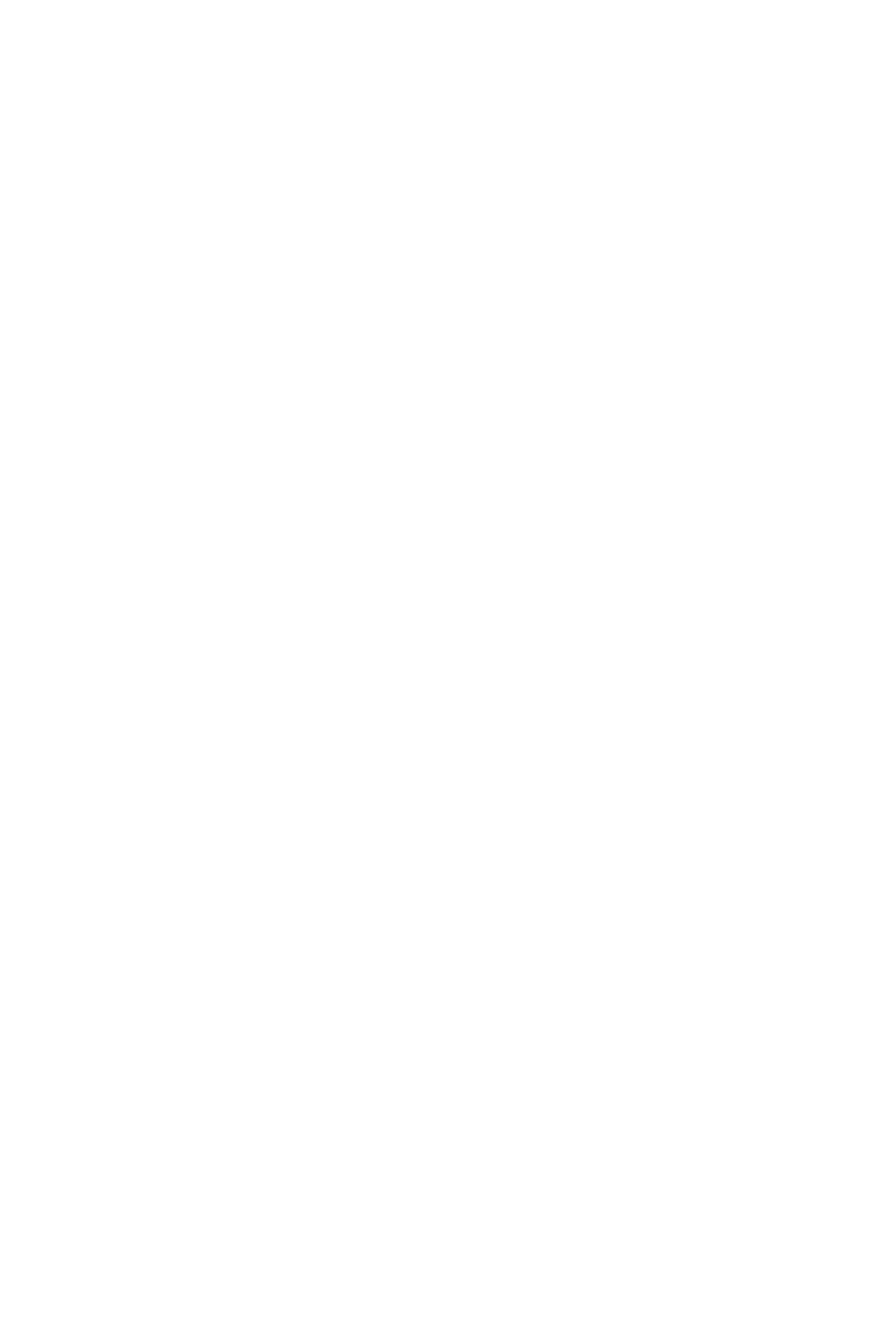### <span id="page-15-0"></span>**Preface**

This collection of articles is, while dealing with an interesting and crucial question of interaction between gender, memory, and identity in the Roman world, also celebrating the birthday of Katariina Mustakallio by acknowledging her work and career. Thus, several of her colleagues were invited to contribute papers that deal with some of the subjects very close to Katariina's own interests.

To know Katariina is to know a person knowledgeable about a wide variety of topics. In the field of ancient history, she has dealt with both cultural and social questions from many perspectives. While this volume concentrates on gender, memory, and identity, Katariina has also had a keen interest in topics such as childhood, old age, death, and religion in ancient societies, particularly within the Roman Empire. Moreover, Medieval history and, more generally, world cultures and their history, have also been an important part of her work and vision as a scholar. Finishing her PhD thesis at the University of Helsinki, Katariina's impact on ancient studies at the University of Tampere has been extremely significant for over twenty years now. Her activity in organizing and providing lectures on ancient history, her scholarship, her willingness to help and encourage students and fellow researchers, and her ability to create an overall atmosphere of togetherness and good spirit among those who work close to her, has enabled Classical studies to become an important and lively part of history studies and research in Tampere. That said, she has acted in many notable academic positions at the University of Tampere but also elsewhere – for example, as the Director of the Institutum Romanum Finlandiae in her beloved Rome for the period of 2009-2013.

While the importance of her work can be noticed in many aspects at the University of Tampere, one should particularly mention her efforts as being one of the driving forces behind the very close co-operation between Classical and Medieval studies, practiced in Tampere for many years now, and emphasizing the significance of *longue durée* from Antiquity to the Middle Ages. One result of this quite unique co-operation has been the continuing series of the international conference *Passages from Antiquity to the Middle Ages*, which began 2003 and has been held every second or third year since, bringing together scholars of various fields of study to discuss diverse phenomena taking place in the period covering both Classical Antiquity and the Middle Ages. Moreover, Katariina was one of the key figures in the foundation of *Trivium* (Tampere Centre for Classical, Medieval and Early Modern Studies) in 2006, and has actively taken part in the projects of the Centre since that.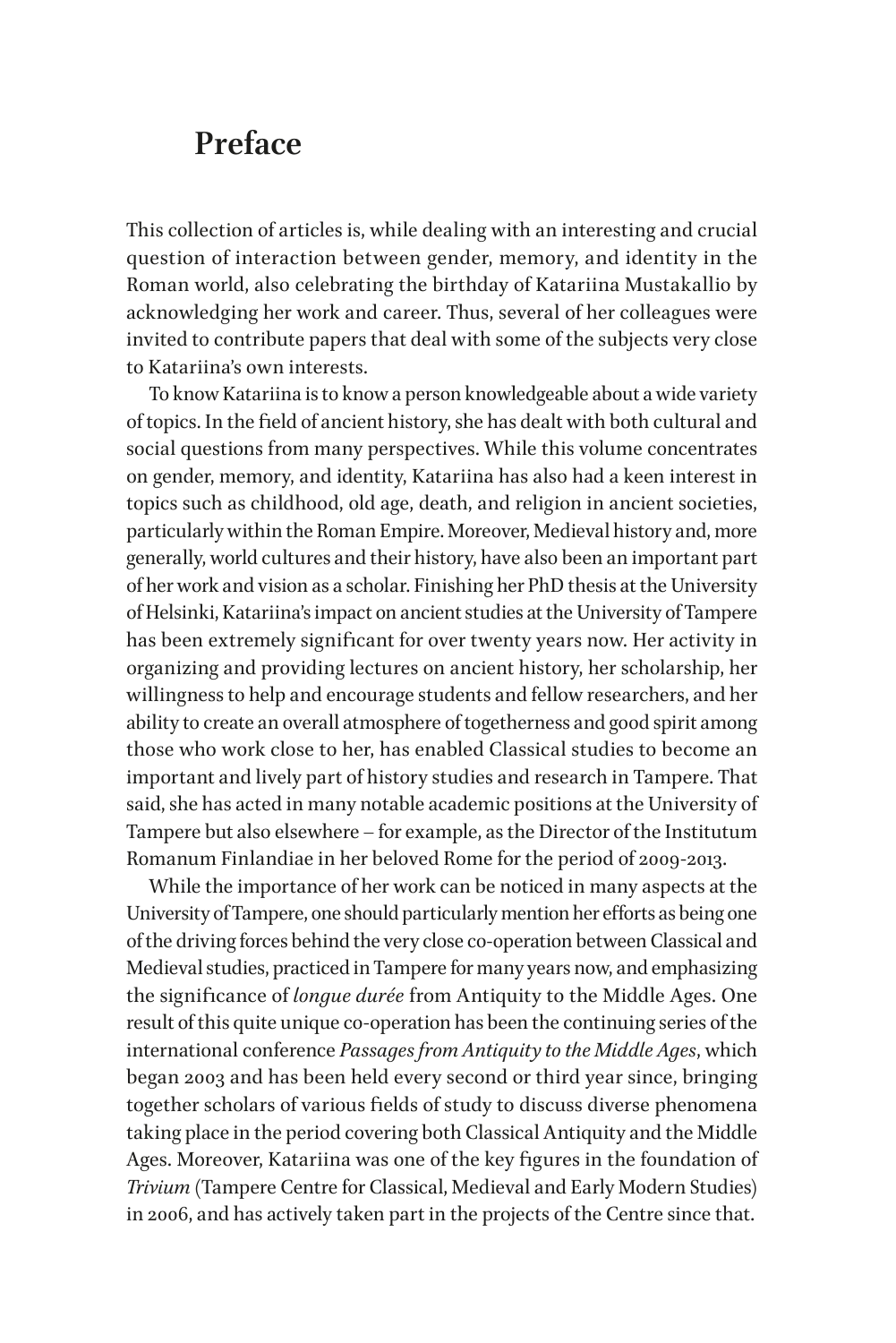Of course, as Katariina herself is always first to remind the rest of us, great deeds are made in co-operation. Thus, when beginning to put this collection of papers together, it was known a difficult task lie ahead: as Katariina has worked with many people, and has many dear friends and colleagues who certainly would have been willing to honour her by participating in this book, deciding who to invite to take part in the volume was a problematic case indeed. Thus, many people who surely would have been able to provide a high-class contribution were unfortunately left out. To mention just a few, Professor Christian Krötzl, Docent Jussi Hanska, Docent Sari Katajala-Peltomaa, Dr Jenni Kuuliala, Dr Miikka Tamminen, MA Pia Mustonen, and MA Outi Sihvonen, all active figures in *Trivium* and other common projects of Classical and Medieval historians in Tampere, have all worked for years with Katariina, and all of them would have been fitting contributors to this volume. Indeed, the same story goes with many other friends and colleagues, both Finnish and international, of Katariina that are researchers suitable for the volume as such, yet had to be excluded for practical reasons.

Naturally, when deciding on those to invite to contribute, the main factor was to include people with a research history that covers the three main concepts of the volume. Accordingly, all the contributors of this volume not only have been working with Katariina in one way or another – some as doctoral students under her guidance, some as collaborators in other projects – but have also dealt in their previous research with questions of gender, memory, and identity in the Roman world, thus providing together an interesting and diverse collection of papers. Thus, I would like to express my warm thanks to all the contributors for their full-hearted response to the invitation to take part in this volume. Their participation enabled the production of what I believe is a collection of fine articles of appropriate distinction and a fitting way to celebrate Katariina and her past and present work, as well as to thank her for her warm friendship – something all the contributors of this volume can surely attest to. Moreover, a few people should particularly be mentioned. Dr Sanna Joska has provided valuable editorial assistance, of which I give her my sincere thanks. Docent Sari Katajala-Peltomaa, Dr Jenni Kuuliala, and Docent Ville Vuolanto kindly provided useful suggestions in the initial phase of the process, helping me in getting the work started smoothly. Finally, from my own behalf, I of course thank Katariina herself for all her help, guidance, encouragement, and friendship she has provided to me over the years. The fact that I am able to call a person like Katariina my friend makes me feel privileged indeed.

#### *Jussi Rantala*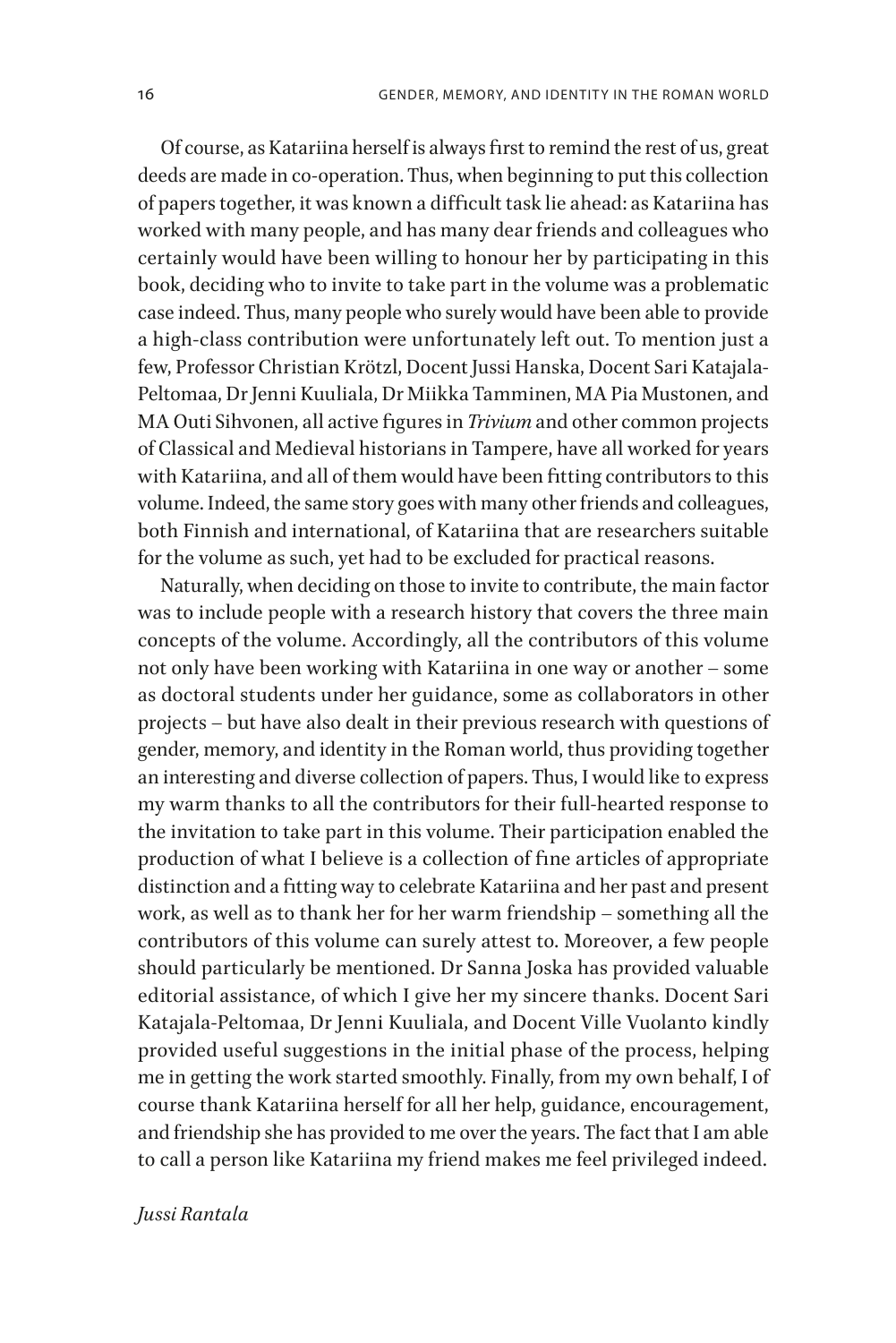### <span id="page-17-0"></span>*Tabula Gratulatoria*

The people and institutions listed below, as well as many other friends and colleagues, congratulate Katariina Mustakallio on her 60<sup>th</sup> birthday:

Eeva-Liisa Aalto Ria Berg Christer Bruun and Greti Dinkova-Bruun Julia Burman and Erkki Sironen Laura Chioffi Department of European and World History, University of Turku Department of History and Ethnology, University of Jyväskylä Rauno Endén Lotta Eriksson and Pau Rosenberg Finnish Historical Society Pertti Haapala Jussi Hanska Mary Harlow Markku Henriksson Ilari Hetemäki Markus Hiekkanen Marjatta and Kari Hietala Virve Hietala Sabine R. Huebner Martti Häikiö Marja-Leena Hänninen Institutum Romanum Finlandiae Seija Jalagin Sanna Joska Mervi and Pekka Kaarninen Marjo Kaartinen Maijastina Kahlos Arja Karivieri and Göran Kindström

Rami Karivieri and Riitta Iiponen Elina Katainen Kimmo Katajala Sari Katajala-Peltomaa Aino Katermaa Pirkko and Yrjö Kaukiainen Timo Keinänen Tiina Kinnunen Aura Korppi-Tommola Kai Krohn Christian Krötzl Hannele Kurki and Teuvo Räty Jenni Kuuliala Liisa Laakso Christian Laes Antti Lampinen Lena Larsson Lovén Ray Laurence Outi Lehtipuu Ohto Manninen Pirjo and Mikko Markkola Marxiano Melotti Leena and Hannu Mustakallio Mikko Myllykoski and Silpa Maria Pöntinen Marjaana Niemi and Kalevi Korpela Markus Nummi Eva Packalén and Jari Sedergren Päivi Pahta Tim G. Parkin Seppo Parkkila Jaakkojuhani Peltonen Leena Pietilä-Castrén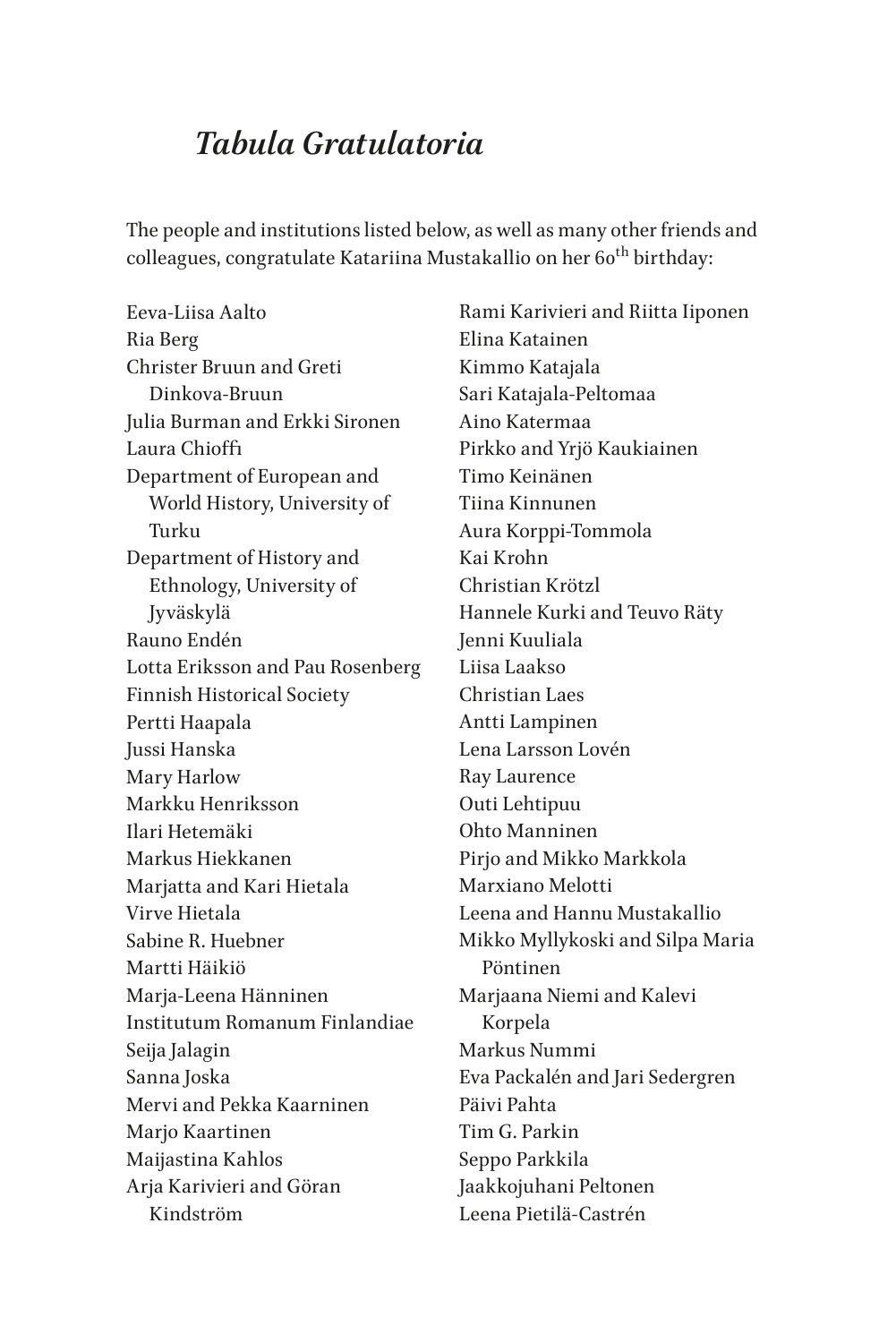Jussi Rantala Mikko Saikku Olli Salomies and Tiina Purola Marjo-Riitta and Antti Saloniemi Kaj Sandberg Liisa Savunen and Markku Riekkinen Pertti Seppälä Outi Sihvonen and Antti T. Oikarinen Heikki Solin Agneta Strömberg

Elina Suolahti Miikka Tamminen Antero Tammisto and Liisa Laakso-Tammisto Tampereen Historiallinen Seura Trivium – Tampere Centre for Classical, Medieval and Early Modern Studies Heli Valtonen Krista Varantola Ville and Pia Vuolanto Simo Örmä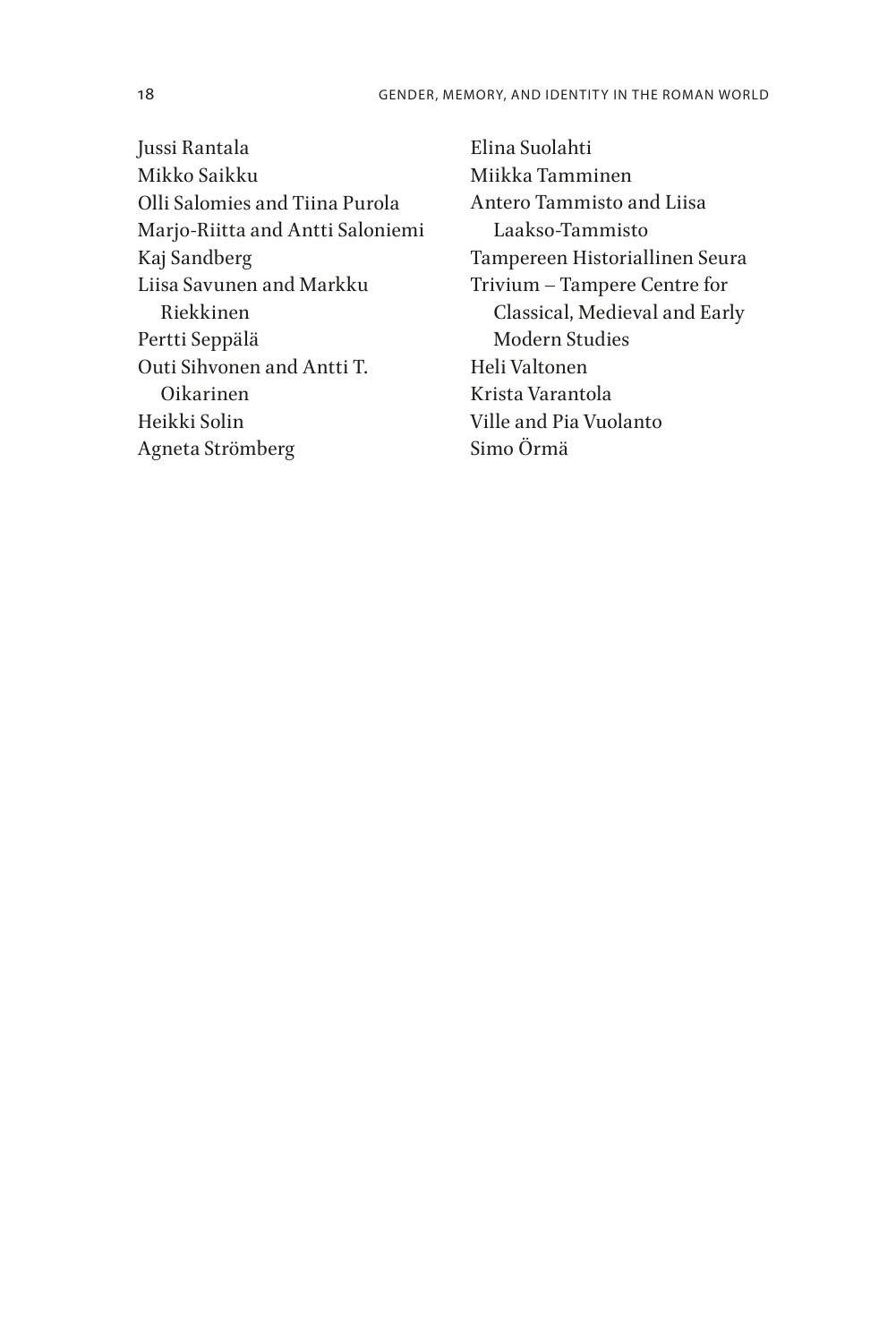### <span id="page-19-0"></span>**Introduction**

*Jussi Rantala*

Cultural identity has become a much-discussed topic among ancient historians, particularly from the 1990s onwards.<sup>1</sup> As we can notice from previous research, there is no straightforward answer to the question, 'what is identity'; in fact, it is practically impossible to define such an abstract concept as 'identity' empirically. However, in social and cultural studies, definitions of course can – and should be – attempted. One means to understanding identify is to define it as 'an abstract concept associated with the loyalty of an individual to a larger group, based on cultural, national, political, sexual, or other similar grounds'.<sup>2</sup> Likewise, both collective and individual identities can be seen as 'ascribed or negotiated characteristics which a person or group is agreed to possess'.3 We can perhaps draw from different definitions a conclusion that identity is a concept which describes how individuals or groups understand themselves as unique entities, separated from other individuals and/or groups. Culturally, this requires shared values, a 'set of assumptions and experiences […] expressed by following certain common practices or by employing accepted representations of mutual identity'.<sup>4</sup>

However, perhaps an even more important observation is that identity is not a fixed concept. This is the widely recognized norm in modern study, and deservedly so. People are constantly evaluating and re-evaluating their identities. While this process can take place in everyday life, it is particularly topical in times of crisis – collective or personal – or during other significant cultural, social, and political changes, or interference or influence from other individuals or groups, or other occasions as such.<sup>5</sup> Moreover, while we may admit that it is entirely possible for an individual

1 For the research on cultural identity of the 1990s, see, for example, Dench, 1995; Gruen, 1995; Laurence and Berry (eds.), 1998.

- 2 Rantala, 2017, p. 3.
- 3 Miles, 1999, p. 5.
- 4 Huskinson, 2000, p. 5.
- 5 See Sorensen, 2008, for discussion.

Rantala, Jussi (ed.), *Gender, Memory, and Identity in the Roman World*, Amsterdam University Press, 2019

doi: 10.5117/9789462988057\_intro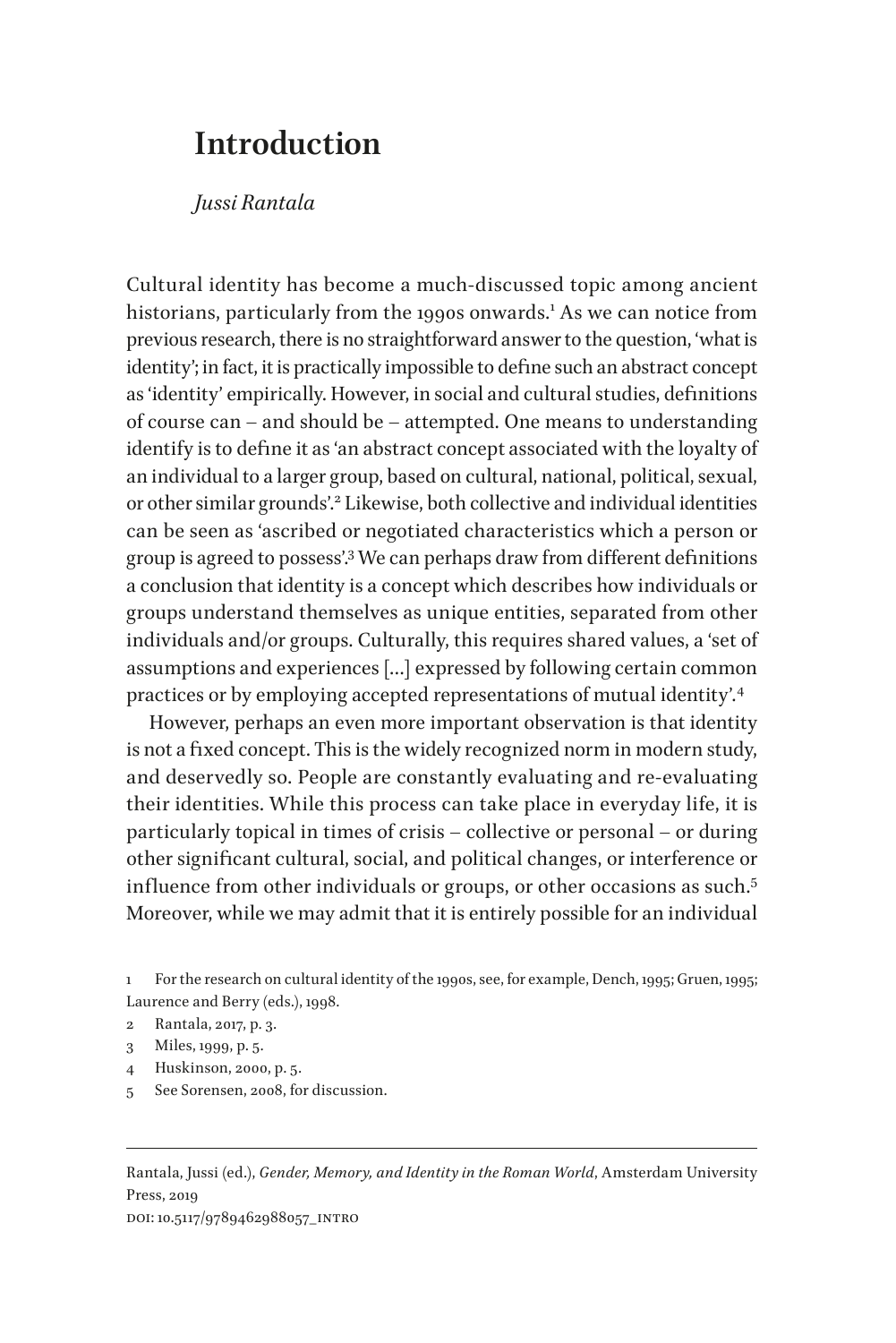or a group to have one overarching identity, one that goes above all others in significance for her/him/them, there still is a large number of 'sub-identities' that exist. These are separate, sometimes changing, and even contradictory, emphasized in different ways during different times – often depending on context or where the individuals or groups are acting and evaluating themselves. $6$  As a result, identity can be seen as a discourse – both at an individual and collective level. In this discourse, memory and tradition bring cohesion to identity; they create stories to which one as an individual or as a member of a community can identify. At the same time, those who are able to provide and explain these common stories for the members of their communities often become part of the same story themselves. As noticed by Helène Whittaker, being able to present abstract values, such as identity, in a tangible and perceivable manner, can be seen as a mark of authority and certain permanence among community.7

In all cultures, identities are very much shaped by the past. The world as we understand it, our culture, customs, values, and many other things important to us, are affected by facts and events which once were – or which we imagine once were. Regarding imagination of the past, we must of course refer to the classic study of Benedict Anderson (1983), in which he considered societies, such as nation-sates, as 'imagined communities': while most of the people living in the same state never meet and do not personally know each other, they still identify themselves to the same community and consider themselves as members of it. In fact, Anderson's idea of a state as 'imagined' has sometimes been misinterpreted as if he would point out that such communities are not 'real'. For Anderson, this seems not to be the main case; instead, he emphasizes that there are many 'imagined communities', national and other cultural communities among them, which admittedly can be based on historical and traditional myths, but which are nevertheless a social reality that affect our everyday lives in countless ways. Indeed, history and tradition, whether based on myths or not, are thus one of the most important foundations of all communities. These phenomena of the past, as we understand them, are preserved by memory (*memoria*), both at an individual and communal level; both individuals and cultures alike have their own ways of remembering.<sup>8</sup>

<sup>6</sup> Smith, 1991.

<sup>7</sup> Whittaker, 2011, p. 1. See also Sorensen, 2008, p. 21.

<sup>8</sup> See e.g. Assmann, 2006; Connerton, 1989; Halbwachs, 1992; Whittaker, 2011. Particularly Assmann, building on Halbwach's classic study, points out the significance of memory both as a social and individual phenomenon.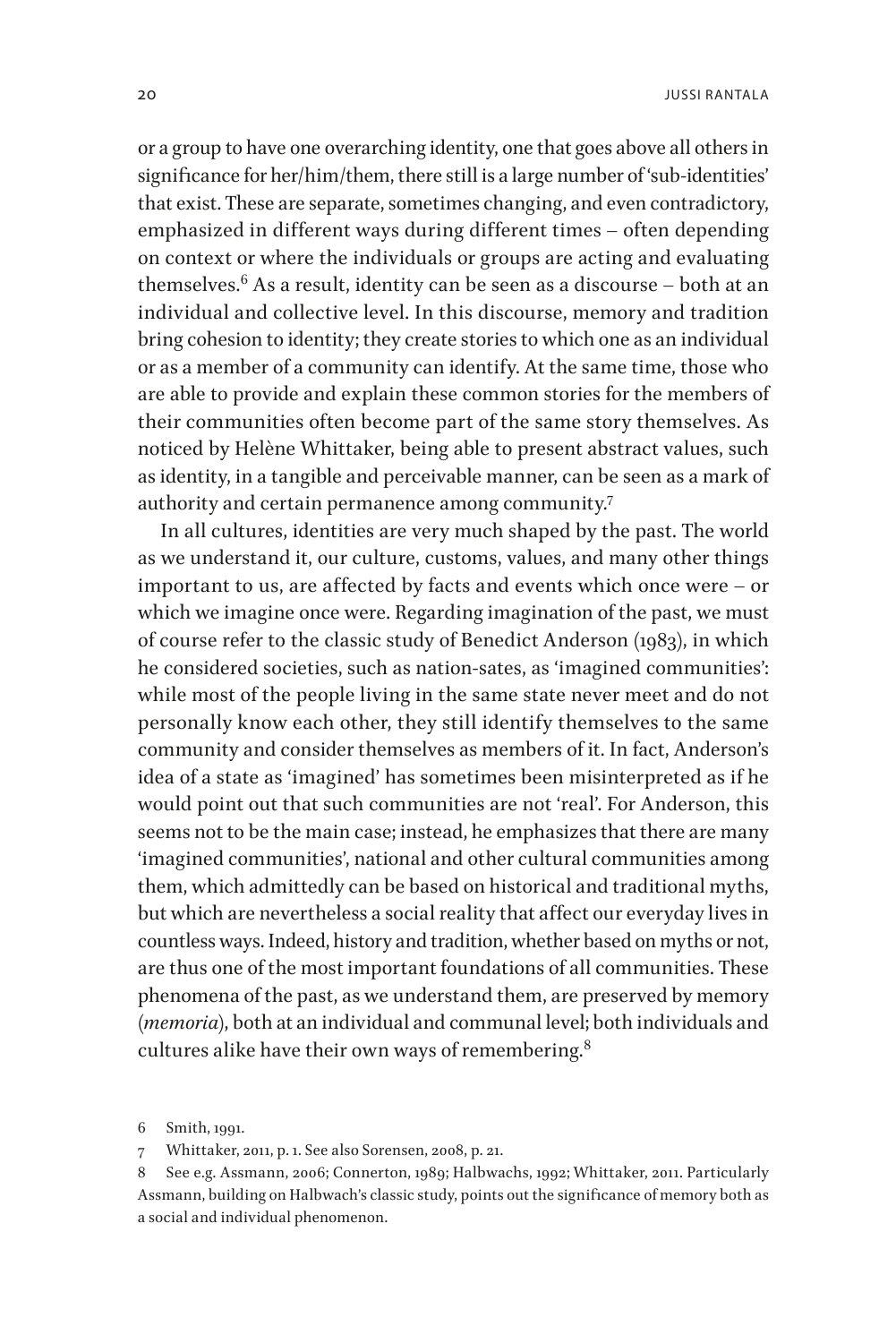Ancient Romans were of no exception to this process. In fact, even if memory is an important part of all societies and cultures explaining and understanding their identity, one may argue that this is especially true with the Romans. As Alain Gowing has stated, Romans held *memoria* in such importance that it can be traced in 'almost every aspect of their existence'. It was present in both public and private celebrations, at funerals and religious festivals, and can be traced in speeches, public monuments, and other pieces of art, architecture, or literature.9 The power of *memoria* for Roman political life can be noticed already in the Republican period, as the memory of famous members of noble families was celebrated after their deaths by monuments and lavish celebrations. The political significance of this practice became even more important in Imperial times. Political authority was concentrated among fewer individuals, and, as a result, nobility that was wealthy but lacked direct political power tried to obtain more influence in society by demonstrating their might and influence in celebrating, for example, the legacy of their famous dead relatives in a more and more grandiose manner.<sup>10</sup> Another famous example of the significance of *memoria* in Roman political life, from the Republic all the way to the Late Antiquity, is the practice of *damnatio memoriae*, the erasing of the memory of an emperor or other person considered as a traitor from public monuments, and thus from public *memoria*. 11 After all, the power of memory not only consists of choosing what to remember, but also of choosing what to forget.<sup>12</sup>

Speaking of the Roman Empire, the 'providers' of collective memories are of course often understood as emperors and other members of the Imperial circle. However, this is naturally only part of the story within the vast entity known as Roman Empire. The subjects actively shaped society around them as well, creating new significance to their own identities based on various 'sub-identities', as mentioned above.13 Thus, class, occupation, age, education, gender, and so on, were all important concepts to which individuals based

12 Flower, 2006, pp. 6-7. For memory in Rome, see also Galinsky, 2014, and Galinsky and Lapatin, 2016.

13 See Ando, 2010.

<sup>9</sup> Gowing, 2005, pp. 1-2.

<sup>10</sup> Larsson Lovén, 2011, pp. 128-129.

<sup>11</sup> For *damnatio memoriae*, see e.g. Pekáry, 1985, pp. 134-142. Stewart, 1999, makes an interesting comparison between the ancient practice of *damnatio memoriae* and destruction of pagan statues by Christians in the fourth and fifth centuries ce, pointing out to continuity in cultural practices from Early to Late Roman Empire.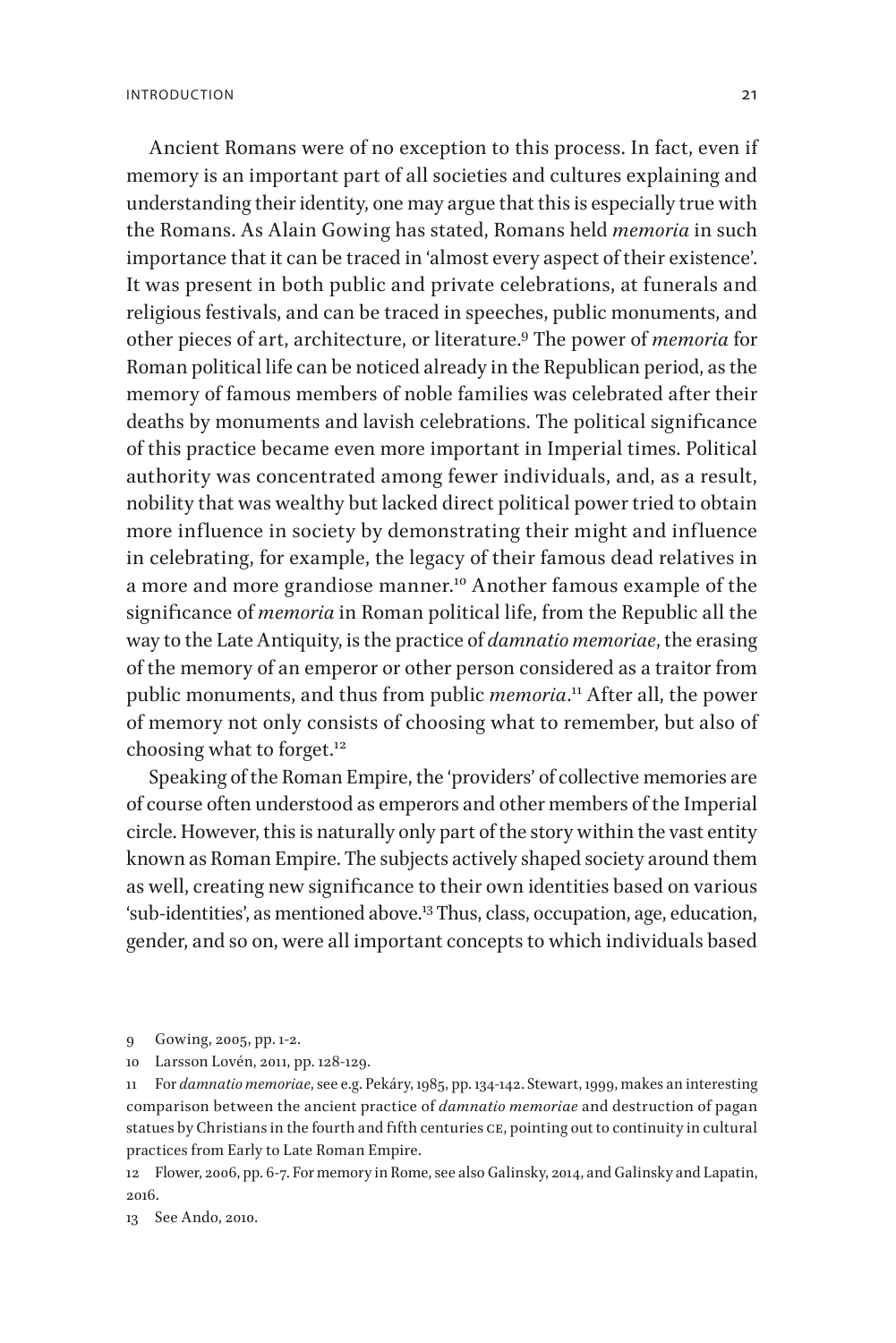22 Jussi Rantala

their identities on and, at the same time, affected the society surrounding the people dealing with these questions. As Janet Huskinson notices:

Cultural identities are very much to do with relationships and how we perceive ourselves and each other in terms of particular social signifiers: for example, do we work on similarity or difference? Gender is one instance where this kind of relativity is used to shape identities, and in many recent studies of Roman women notions of 'same' and 'other' have provided useful key to understanding the construction and dynamic of their social roles.<sup>14</sup>

Gender is indeed a significant question when we deal with identities in the Roman world, particularly because of the highly patriarchal nature of Roman society. This key feature of Roman *communitas* is, of course, assessed by many studies already; the most well-known phenomena considering 'male-orientation' of the Roman world is probably the limited authority of women set by Roman law, leading to the official exclusion of women from many public and private duties. And yet, the significance of gender was much broader than that. It was present both as a legal and as an 'unofficial' entity in all spheres of the Roman Empire, from Imperial circles to the lowest strata of the society; it can be traced in Roman literature, composed by the elite for the elite, but also in other sources revealing practices of everyday life. Gender affected, from its own part, the ways Romans acted, how they remembered, and, as a result, how they built their identities.<sup>15</sup>

Thus, this collection of papers focuses on the interaction between gender, memory, and identity in the Roman world. The aim of the volume is to underline how this interaction took place all over within Roman society, taking many forms and including a wide range of practices. Moreover, the papers of the collection demonstrate that this was a continuous process, affecting social and political life of the Roman world for centuries. Accordingly, some of the chapters focus on Imperial politics and the role of the emperors and people close to them in the process, while others deal with the lower strata of society, with the time-span of discussion reaching from the Early Empire (first century ce) to the Late Antiquity, and even beyond that.

Indeed, when reading the various papers of this volume, we should always keep in mind that concepts such as 'Early Empire' or 'Late Antiquity' are

<sup>14</sup> Huskinson, 1999, p. 190.

<sup>15</sup> For sex and gender in Antiquity, see e.g. Montserrat, 2000; Nelson, 2007; Williams, 2010; Masterson, Rabinowitz and Robson, 2015; Foxhall, 2013.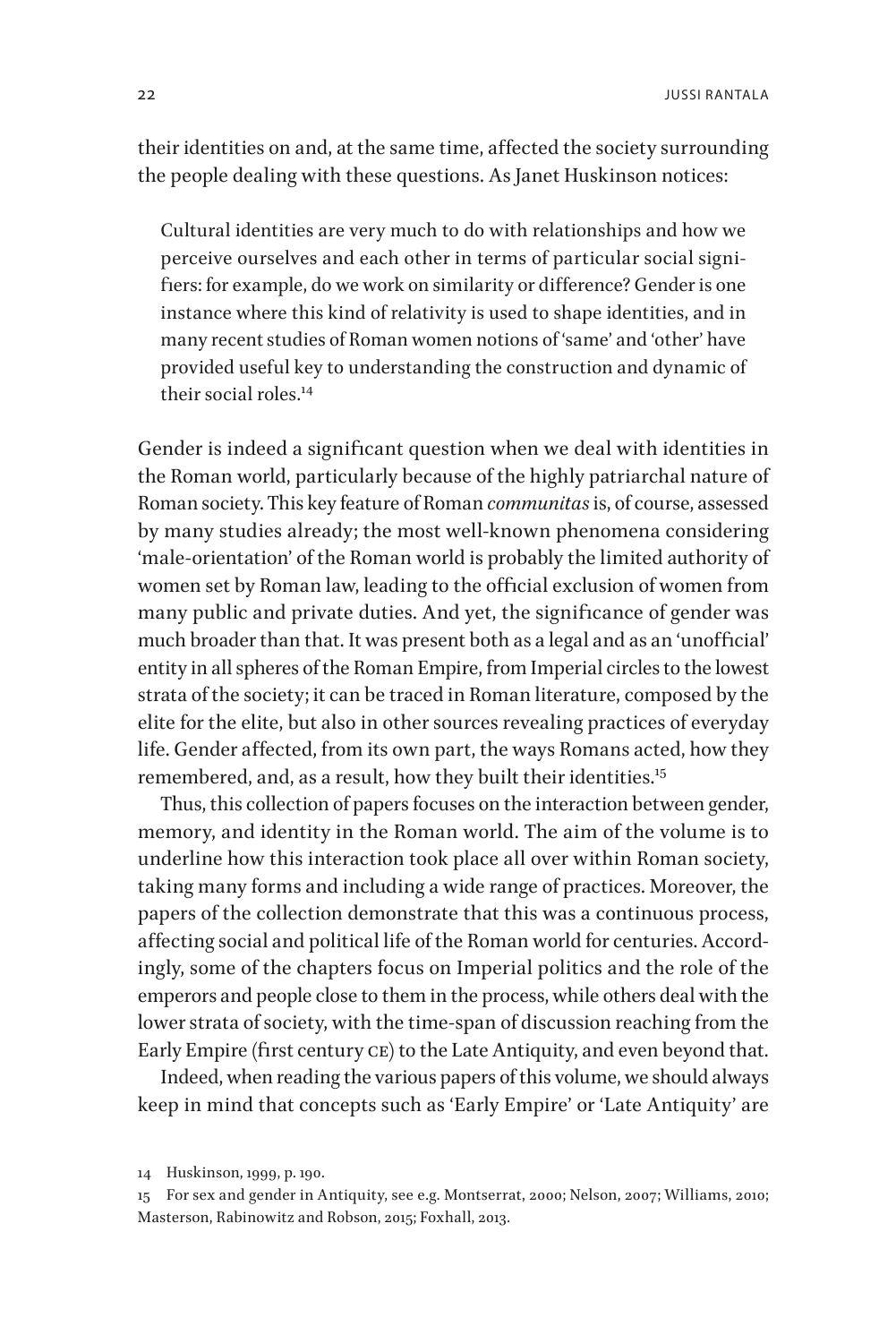often artificial by their very nature. Of course, one can admit that there are some understandable practical reasons behind these classifications. The continuous political and military troubles of most of the third century ce (from the end of the Severan Dynasty to the beginning of the reign of Diocletian), combined with the considerable lack of evidence from the same period, provide a 'natural' borderline between the early and later period of the Roman Empire. Moreover, the emergence of the 'Christian Empire' from Constantine the Great on has appeared as a period in which new intellectual values, provided by the Christian faith, affected the socio-political life of the Empire.<sup>16</sup> Thus, all of this leads to a temptation of overstating the change in the Empire and highlight the polarity between the Empire before, and after, Constantine. However, while new values and ideas undoubtedly took place and gradually affected Roman society, the totality of change should not be exaggerated. On the contrary, when we evaluate periods such as the Late Antiquity we should be rather careful not to see them as completely different cultural time spans.<sup>17</sup> After all, when we notice some new cultural, religious, political, social, and other kinds of changes taking place in the Later Roman Empire, we must also remember that adaptation of new ideas was a continuous process itself. Already from the Republican period on, and possibly even before that, Romans took lots of influence from neighbouring peoples such as the Etruscans and Greeks. One may even claim that, in accepting foreign customs and adapting them appropriately, we are at the very heart of Roman culture – although we should be careful not to exaggerate this aspect either. While Romans probably were more inclusive of outsiders compared, for example, to Greeks, they also regulated foreign influences and excluded them from some areas of their society and culture.18 All in all, both continuity and change always existed, side by side, in ancient Rome.

The first articles of this volume focus on women's position in Roman society, from Early to Late Empire. As mentioned above, Roman society was, at least in principle, a highly patriarchal system, particularly if evaluated just from the legal point of view. According to Gillian Clark, for example, femaleness was generally a disadvantage in Late Antiquity; she also mentions that while Christianity did give some new possibilities for women to act

18 Huskinson, 2000, p. 12.

<sup>16</sup> Clark, 1993, p. 1.

<sup>17</sup> See e.g. Miles, 1999, p. 3. The cultural continuity from Early to Late Antiquity is stressed in many articles of the same volume (edited by Miles); see especially Huskinson, 1999; Morales, 1999; Stewart, 1999.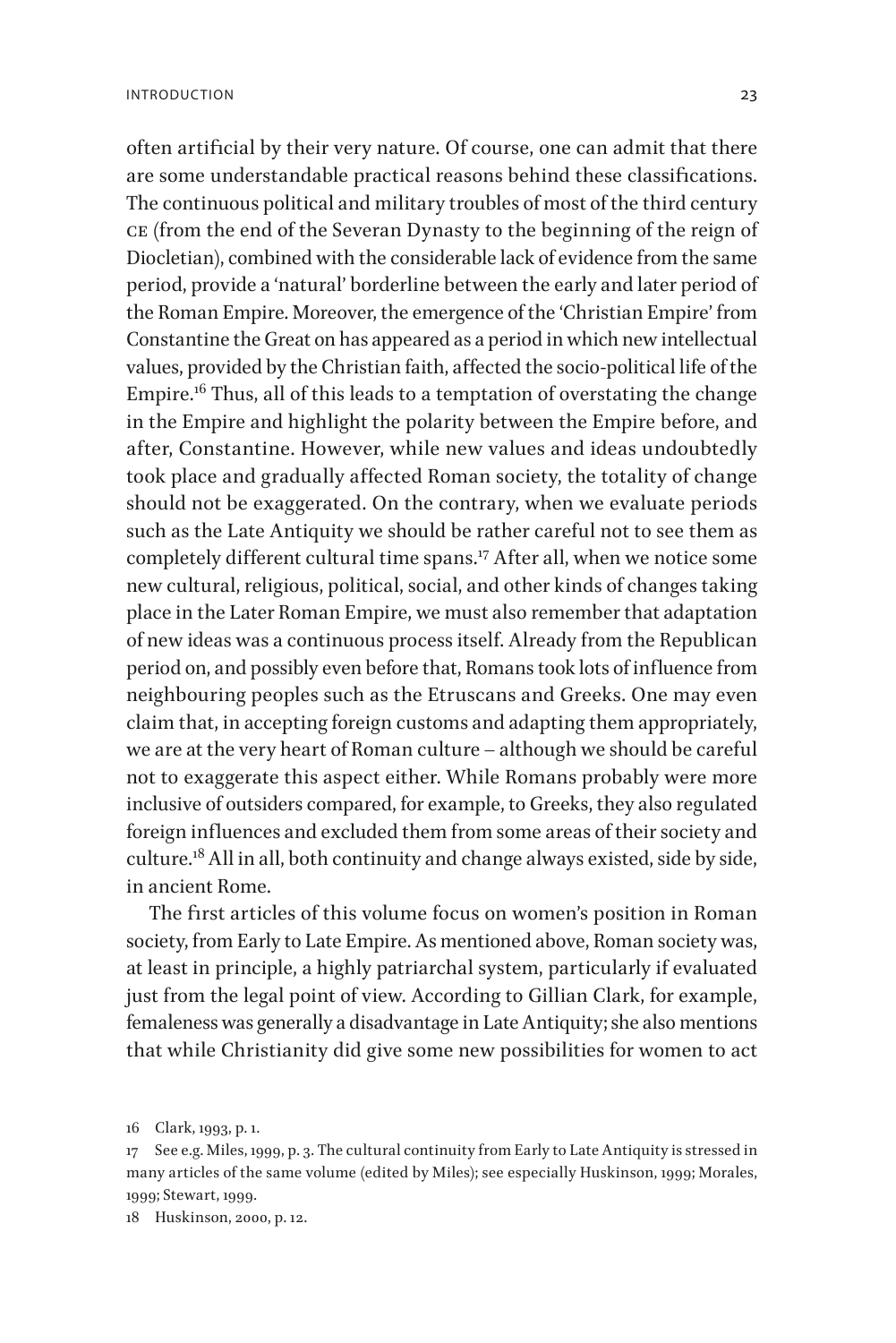24 Jussi Rantala

in society, it is hard to notice that Christianity as such made people think women in more positive light or treat them better: 'Christian teaching could either reinforce or subvert traditional beliefs about women – and it could use the traditional beliefs to construct Christian teaching'.<sup>19</sup>

This is, on a general level, a valid claim as such. On the other hand, if we take a closer look to sources dealing with 'lower' levels of Roman Empire, we can notice at least some possibilities for women to participate in public life of the society. While examining this 'lower' strata of ancient societies is challenging, and traces of women's activity particularly hard to find, some insight into the general picture of such is possible through material evidence. As shown by Ville Vuolanto in his article, while this evidence is also culture-bound and thus plays down the role of women in public life, it still provides glimpses and hints of women acting in various important roles in society, receiving even authority among their local communities. In other words, while particularly public monuments and memorials, as well as elite literature, were bound to the patriarchal patterns of Roman society – thus mostly lacking descriptions of memorable deeds of women – the actions of women can be traced in civic and commercial everyday life, implying civic activity on behalf of females; considering the cultural context, even small details pointing out to women's authority should be understood as significant factors. Using sources such as papyri and epigraphy, Vuolanto's article thus reminds us that we should not simply evaluate the role of women in society using the most visible evidence, as the reality behind the surface seems to be much more complicated than expressed in the rather patriarchal 'official' documents and thus in the most visible public memory.

The significance of inscriptions and other public monuments is obviously most evident when we see them commemorating emperors and their family members. However, we can also trace their importance to outside the Imperial context. Religious inscriptions in particular had a considerable significance in this aspect. For example, cultic sanctuaries around the Mediterranean world were, according to Ian Rutherford (1998), grounds for 'contesting the sacred'; in other words, people of different backgrounds coming from different places to sacred sites competed with each other to find a place as central as possible to erect their own honorary inscriptions. This 'fight' indicates the significance of religious inscriptions and the messages they conveyed for the groups or individuals erecting them. Regarding gender, religious inscriptions and the memory they carry provide a particularly

<sup>19</sup> Clark, 1993, p. 119; 140. See also Cameron, 1993, pp. 148-151, for a bit more positive picture of the impact of Christianity on women in Antiquity.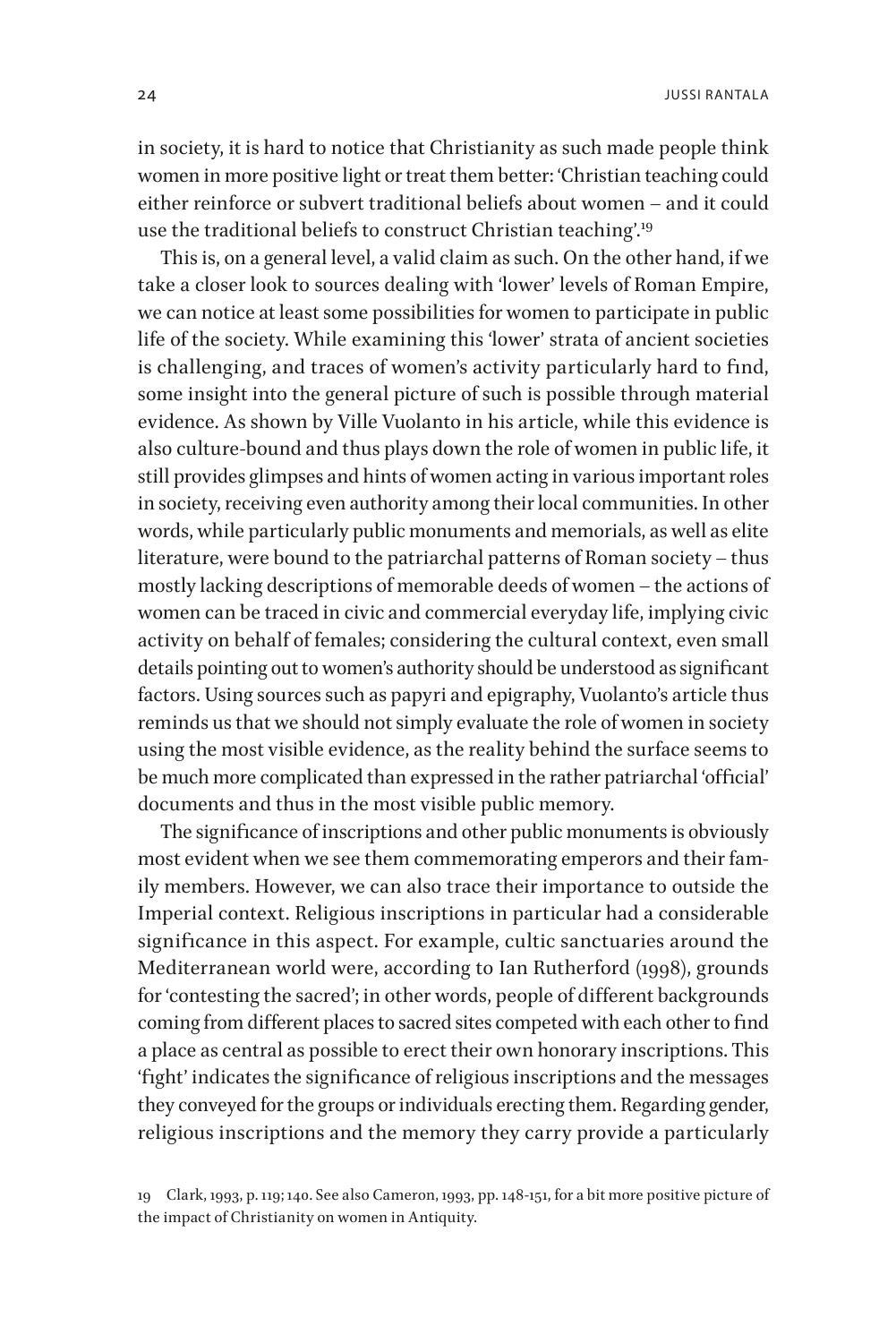interesting case, as they are one of the best ways to find answers to the question of a woman's role and identity in civic life. Roman culture, highly patriarchal by nature, limited in many ways the role in public life of women. However, there were exceptions, religious life providing some of them, particularly because of the very 'gendered' nature of Roman religious system. For Romans, harmony and balance was an essential feature of *pax deorum*, peace of the gods, and to maintain this balance, both men and women were needed. Thus, religion was one sphere of public life where women had a chance to be active and achieve an acknowledged position.<sup>20</sup> Marja-Leena Hänninen evaluates this religious activity of women in the harbour city of Ostia, as witnessed by epigraphic evidence, and investigates the ways women might have constructed their civic identities in a male-dominated society. The paper points out that these cults were particularly useful for women below the elite class; while females of the upper class could receive social distinction in other ways as well, such as by having monuments erected to honour them, by participating in cults women of the lower strata could find a recognized position among their community. Moreover, even if Roman society was traditionally dominated by men, Hänninen observes that, while participating in cults, women in fact acted in a similar manner as men did, although it seems that the social position of a husband affected the position of his wife in the cult she participated in.

While we are able to obtain at least some information about women living and acting in local communities, mainly in cities and towns, there are of course a vast number of women who have not left any direct traces about their lives. The problem is most obvious when we leave urban spaces and examine the countryside instead. Mere numbers can show us that women involved in cultivation were not by any means an insignificant part of Roman society. Agriculture formed the most important part of ancient economy, and a vast number of people lived in the countryside, working the land. As Lena Larsson Lovén shows in her article, the number of sources available do not give a proper picture of their importance, as we have very little evidence about the everyday life of women in rural areas. As a result, we need to draw pieces of information from 'between the lines' of ancient writers, who represented an entirely different socio-political group than agrarian women and were not interested of the subject at all. Larsson Lovén demonstrates this as she traces women working in the Roman economy and their activities in agricultural work, using Roman literature as her source. Thus, she concentrates on those who were, as she indicates in her article,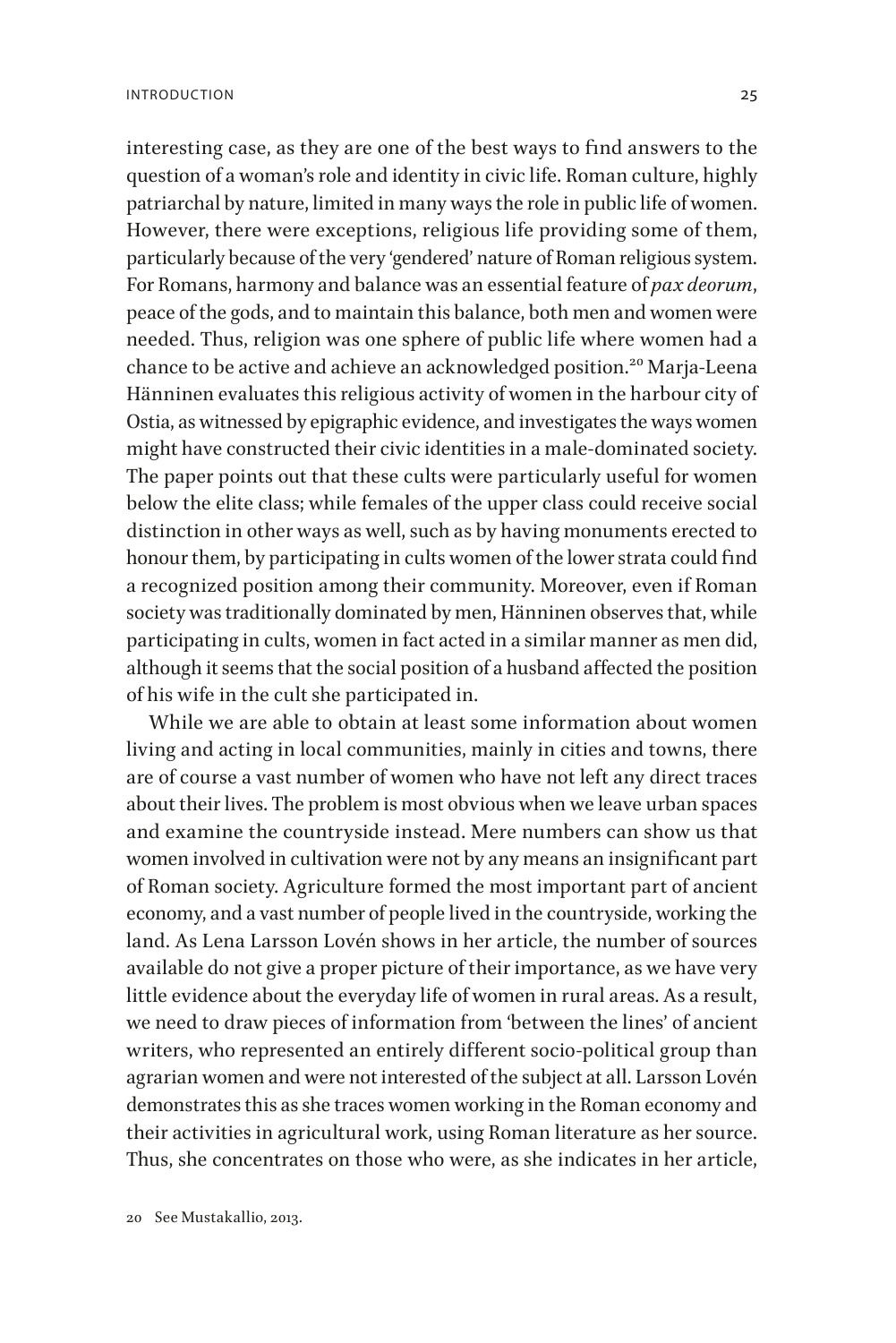26 Jussi Rantala

the most silent women in the ancient world. As her paper demonstrates, despite the scant evidence, we may nevertheless presume that the life of women in the countryside reflected the similar gender-based ideals, as was the case in other parts of the society; their role was as wives and mothers, under male authority.<sup>21</sup>

While not as often noticed as emperors and empresses, Imperial daughters as public figures were a female group of considerable importance for Roman society during the Late Empire. This is easy to notice, for example, by observing writings of Gregory of Nyssa, who described the hysteria aroused in Constantinople when seven (or perhaps eight) years old Pulcheria, daughter of Emperor Theodosius and Empress Aelia Flavia Flaccilla, died in 385 ce:

They filled the church and its forecourt, the square beyond, the alleyways and tenements, the *mesē* and the cross-streets, the open spaces atop buildings – all one could see was a mass of humanity, as if the whole world had rushed to a single place in its grief. And there one could view that sacred blossom brought forth on golden bier. How dejected were the faces of all who gazed upon her! How their eyes flowed with tears! They struck their hands together, and their keening too made known the pain filled their hearts<sup>22</sup>

The importance of Imperial daughters (and, generally, children) is quite obvious as such: they represented symbolically the future and continuation of the Roman Empire. This idea was, of course, much older than Theodosian reign: it can be traced in practically every period of the Empire. Regarding this question, Sanna Joska takes a closer look to the public monuments honouring Imperial daughters during the second and third centuries ce. As Joska demonstrates, Imperial daughters were used by subjects of the emperor for their own, local, ends; honouring Imperial daughters signify remarkable activity and inventiveness by people at the local levels, even if they operated inside the cultural framework provided by Imperial power. Public monuments, and inscriptions particularly, are a significant source when tracing questions related to *memoria*; indeed, they were probably the most effective ways to preserve names, ideas, and values within public memory. The inscriptions communicated, of course, with those people

<sup>21</sup> See Scheidel, 1995.

<sup>22</sup> *Oratio consolatorio in Pulcheriam (*ed. by Spira), pp. 461-63 (adapted from Holum, 1982, pp. 21-22). Translations from Greek and Latin in this volume are made by the authors of the articles, unless otherwise stated.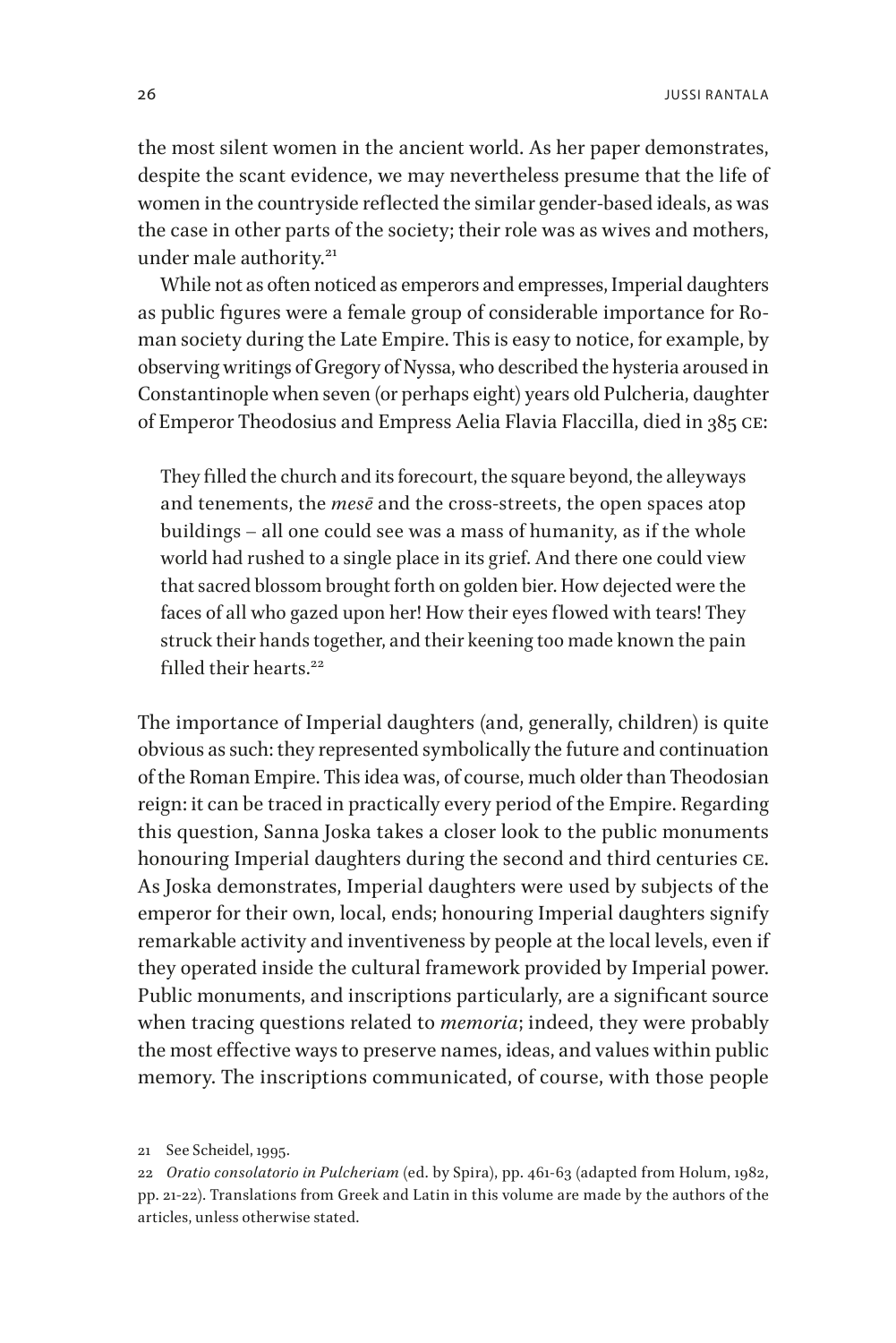who could read, but their significance went beyond, as they created and transmitted messages also through their physical presence. Public monuments were important not only because of the text they contained but also because of their size, beauty, and their location. Indeed, it was often precisely their location, which conveyed messages to those who could not read the actual message these monuments included. They told a story simply by being situated at important sites in the cities, next to other monuments celebrating historical and significant public deeds, and, at the same time, were bonded with these earlier statues and inscriptions, constructing a continuous story from past to present. This was an important factor in the process of building and maintaining a public identity. As pointed out in the classic study by Maurice Halbwachs, societies need landmarks.<sup>23</sup> By erecting monuments to honour the Imperial family, local people took part in local political discourses, shaped society and their own position as part of it, and as such, shaped their identity as members of their communities.

The first part of the volume has thus mostly dealt with females. However, while so called gender studies have sometimes tended to concentrate on women, it should be noted that men, manliness, and masculinity are of course also important aspects regarding questions about gender. As Dominic Montserrat has noticed, there has been a tendency to ignore the difference between concepts of (biological) sex and (cultural) gender, which sometimes has led to the situation where gender was associated almost automatically to something dealing with women.<sup>24</sup> And yet, masculinity did matter – even at the upmost levels of the Empire. Indeed, we may even argue that masculinity and manly virtues were one of the very cornerstones of Roman identity. Two concepts, *virtus* and *imperium,* underline this in particular. The first one, etymologically meaning 'manliness', pointed to the moral virtues of Roman men, often considered being opposite to 'women's vices', such as being mentally soft or unrestrained. *Imperium*, the rule or dominion, was related to *virtus*. It referred to the essential hierarchy as understood by the Romans, including a master's rule over a slave, man's rule over women, and rule of the magistrates over Roman people. However, this went also to the cultural level; it pointed out how Romans should rule foreign peoples and maintain control over 'barbarians'; in a similar manner a man should

<sup>23</sup> See Halbwachs, 1992. Jan Assmann goes even further. As he mentions that Halbwachs concentrated on 'living memory', he himself wants to put more emphasis on the significance of historical tradition for cultural memory and, thus, for cultural identity. See Assmann, 2006, pp. 8-9. For inscriptions as preservers of *memoria* in Ancient Rome, see e.g. Bodel, 2001, pp. 23-27; Eastmond, 2015; Miles, 2000, pp. 50-51.

<sup>24</sup> Montserrat, 2000, pp. 161-162.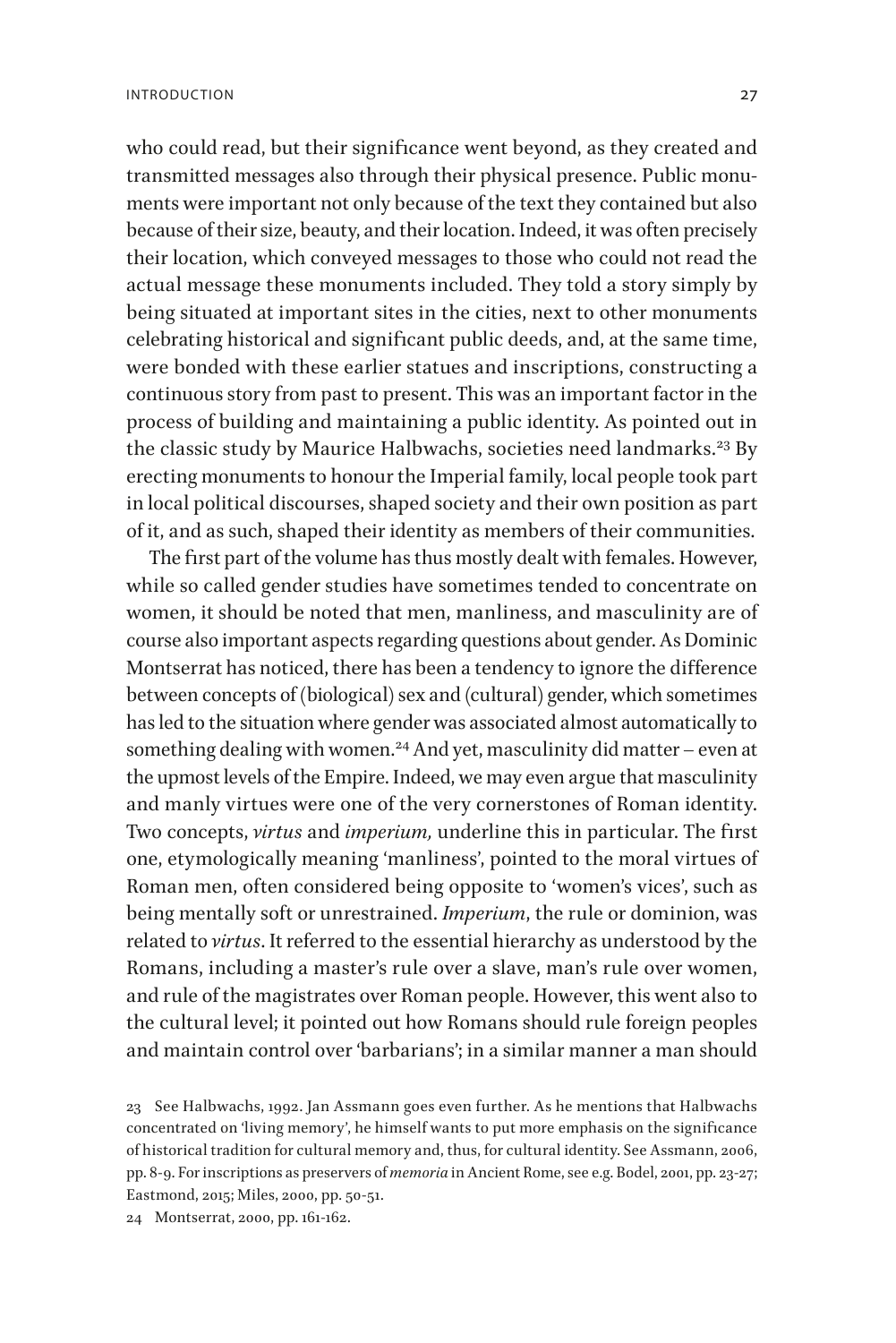remain in control over a woman.<sup>25</sup> The most striking evidence of this is the attitude of Roman historians to certain unpopular emperors; for them, the ultimate way to defame the reputation of a ruler was to describe him as an effeminate, woman-like figure unfit to act as a man, and thus unfit to rule the Empire and foreign peoples. In other words, unfit to be included in Imperial identity.<sup>26</sup>

In the rather masculine cultural memory of Romans, warfare and military virtues had a special place. Already from the Republican period, they were an important part of Roman self-understanding. Great deeds in war dominated the visual culture and literature of Early Rome, ensuring that the culture of memory remained rather masculine. And while during the Imperial era the actual army was composed mostly of soldiers drafted from the non-Italian people of the Empire, it is interesting to observe that martial manliness, signified by military metaphors as part of Roman cultural life and other such values, remained a central part of Roman masculinity all the way to the end of the Western Empire.<sup>27</sup> The legendary figure of Alexander the Great, a Macedonian King, but also a hero with an immense value for Roman culture, is a perfect example how masculinity, and particularly the militaristic values connected to it, remained in the Roman collective memory through the centuries.28 Jaakkojuhani Peltonen points out in his article how *memoria*  of Alexander as a manly, masculine figure was used all the way up to the Late Antiquity, and even beyond, to promote and strengthen identities of elite males and entire groups of people. Alexander's masculinity was also an important part of the intellectual debate within the Late Antiquity, where Christianity and paganism were compared and evaluated as a part of the contemporary cultural discourse. On the other hand, we can also try to trace continuity among groups socially, culturally, and politically quite distant from legendary heroes such as Alexander; indeed, we have already noticed how one way to define identity was 'ascribed or negotiated characteristics which a person or group is agreed to possess'.

While the starting-point of this collection is that individuals – not only emperors but also local elites and even ordinary people – actively shaped society, we must of course also recognize that Imperial politics indeed affected all strata of society and contributed to the local identities. In fact,

<sup>25</sup> Williams, 2010, pp. 145-151.

<sup>26</sup> The most famous cases are probably Emperors Elagabalus and Nero; see e.g. Rantala (forthcoming).

<sup>27</sup> See e.g. Kuefler, 1995, pp. 37-45; Hänninen, 2011, pp. 42-43; Hahn, 2017, pp. 36-37.

<sup>28</sup> For Alexander as a part of Roman culture, see e.g. Spencer, 2002.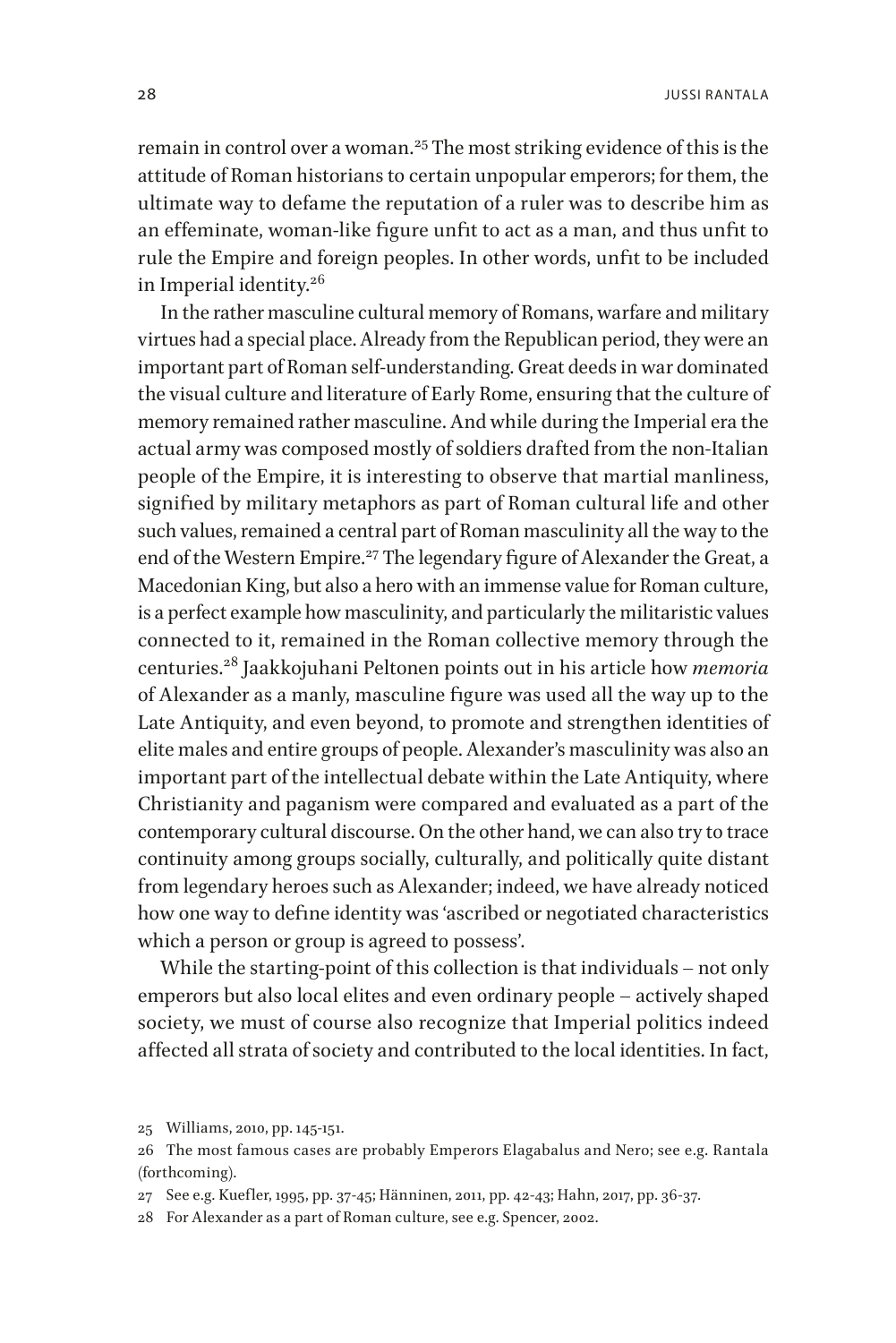as obvious as this sounds, it is a detail surprisingly often forgotten. While many modern studies have concentrated on highlighting how provincial people, particularly local elites, actively chose what to adopt from Roman cultural elements and what to ignore,<sup>29</sup> the Imperial power and its will to exercise this power have been, in recent studies, an 'elephant in the room', clearly present but still ignored, as mentioned by Vanacker & Zuiderhoek.30 Thus, when we evaluate the cultural values and identities of the Roman Empire, we cannot ignore the significance of the emperors, particularly that of Augustus. Indeed, it was particularly during the period of Augustus when the basis for Roman Imperial identity, all the way to Late Empire, was created; it was Augustus who created the cultural framework in which both Imperial as well as local actors participated for hundreds of years. However, while this Augustan cultural framework was new, built by the civil war that collapsed the Republic, it was also related to the old values and concepts; both continuity and change were an important part of the process. One prime example is the concept of citizenship. As one of the most important markers of Roman identity, being a citizen was traditionally used to refer to having the right to vote. However, from the reign of Augustus on, this aspect of citizenship was pushed to the background and the cultural, symbolic value of being a citizen was highlighted instead. Here, we can notice some kind of a paradox; while Augustus practically pushed for a more or less autocratic system, he celebrated, among other values, citizenship – a concept traditionally associated to a subject's right to politically act within the city-state. This was essentially what Augustan 'revolution' was all about; emphasizing old ideas and values but, at the same time, giving them suitable significance in order to strengthen the new political reality.<sup>31</sup> Naturally, it was Augustus himself who appears as the central figure of this new age. However, despite the certain uniqueness of Augustus' figure in Roman history, he was also a Roman man, and as such bound to various cultural expectations. This situation is evident in the paper of Mary Harlow and Ray Laurence. As the article points out, the expectations and ideas related to the qualities of a Roman man followed Augustus throughout his early life. As these expectations formed the basis of discourses about one's deeds in Roman culture and society, we might read Augustus' *Res Gestae*, an inscription erected throughout the Roman Empire describing his achievements, as a new reference point given by the emperor referring to his youth. In

<sup>29</sup> See e.g. Webster, 2001; Hingley, 2010.

<sup>30</sup> Vanacker and Zuiderhoek, 2017, p. 2.

<sup>31</sup> Wallace-Hadrill, 2008, pp. 452-453.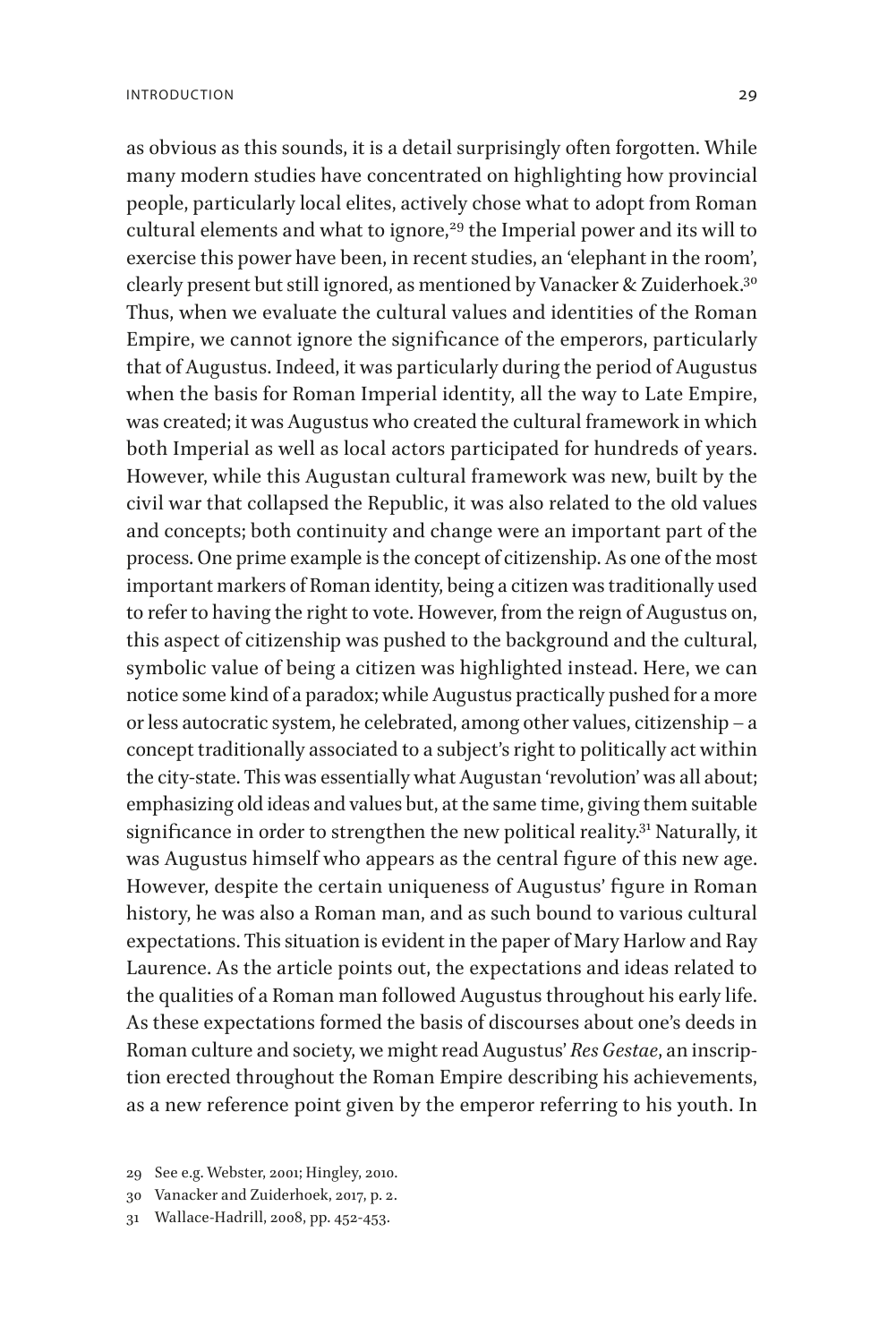30 Jussi Rantala

other words, it can be considered as a 'cultural transmission' to the youth of Augustus' own day and the future generations evaluating his deeds and response to the expectations of being a young Roman man. Augustus thus provides quite a unique, personal view to the question of what it actually meant to be a young man in Roman culture.

As mentioned above, memory is a crucial aspect in the process of building identity. Among cultures and individuals, we can notice many different, sometimes crude or often very elaborate, ways that memory is preserved. Large communities such as states do this, for example, with historical accounts and monuments celebrating past deeds, public festivals commemorating historical events, and so on. However, a somewhat similar process can also be traced among individuals. Dresses, personal memorabilia, established behaviour in certain stages of life, or one's role in different family celebrations, can all bind an individual to the memory and tradition of her/ his own, thus shaping one person's identity. The next articles of the volume thus concentrate on building cultural identities in the Roman Empire, both by literature covering the (imagined) past as well as by more concrete, material objects, used by individual members of the society.

While the memory of the past affected Augustus and his public figure, as explained by Harlow & Laurence, this was also true regarding values in the wider cultural sphere of Augustan Rome. Moreover, when we take a closer look at Augustan literature and the tales they tell about Roman past, we notice that gender is indeed a topic very much dealt with by authors such as Horace, Ovid, and Virgil. This is not surprising, as 'returning to proper morals of old' was one of the central themes in Augustan policies, as indicated, for example, by the moral laws instituted by the emperor.<sup>32</sup> In Jussi Rantala's paper, we focus on one example of a story, preserved in public memory by Augustan writers, that connects gender values and Roman identity closely together – the story of Carthaginian Anna, sister of Queen Dido. As Rantala shows, this figure of the past was fitted to the cultural atmosphere of the Augustan period by combining her memory with Augustan values, particularly marriage and a woman's role in relation to her husband, thus promoting values central for Roman cultural identity as it was understood in the contemporary cultural context. However, the article also shows that Roman authors – in this case Ovid and Virgil – took their own, rather independent approach to the subject, while remaining within the Augustan cultural and political framework. They actively operated in the context given by contemporary politics, taking part in intellectual and

<sup>32</sup> Augustan moral laws: see Raaflaub and Samons, 1990, pp. 434-435.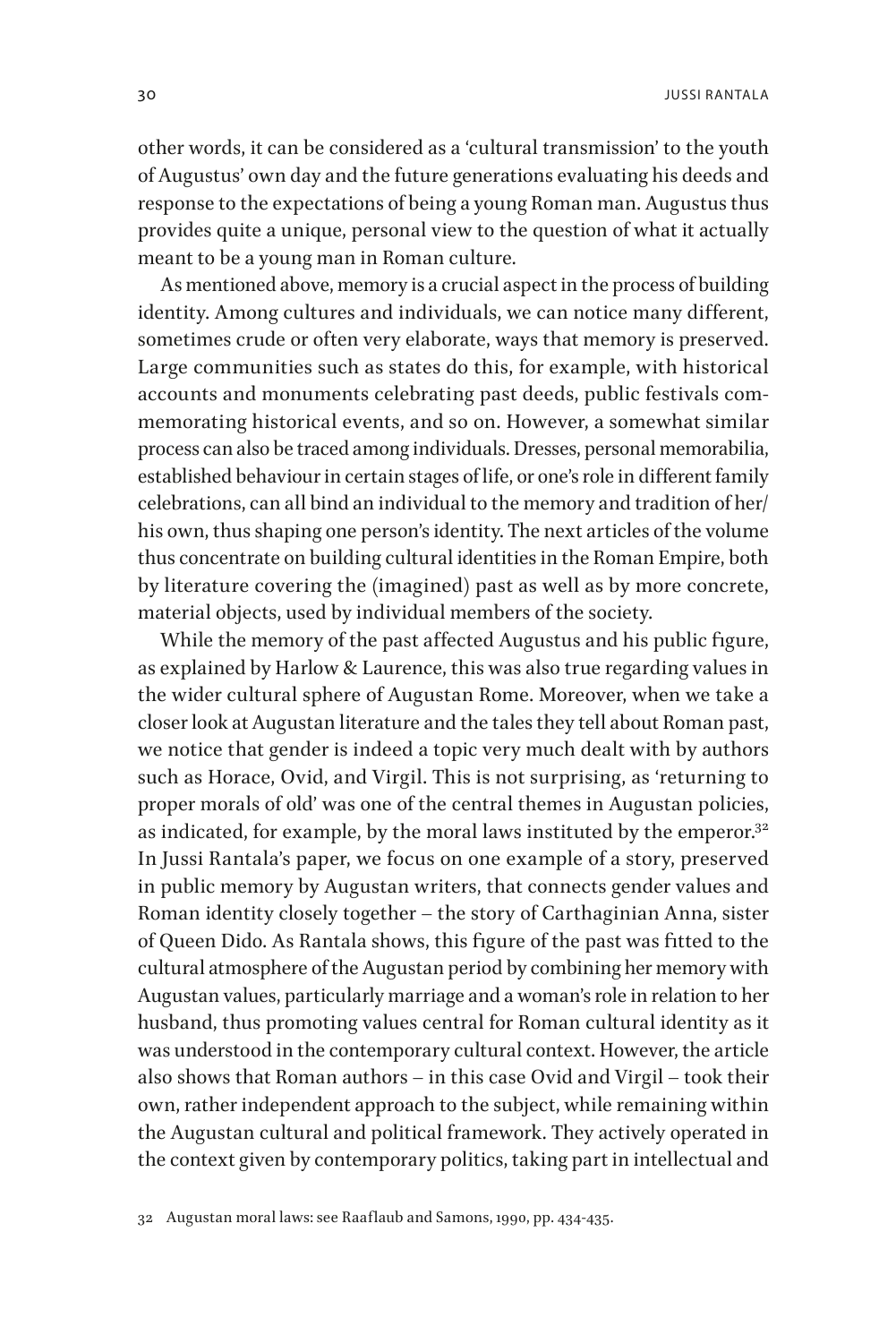political discussion regarding the grand themes of their day, but still held their own views, attitudes, and interpretations.33

As we have seen in some of the previous papers, inscriptions are perhaps the most important source when dealing with gender, memory, and identity among the lower social classes of the Empire. However, there is other material evidence as well that can tell something about the interaction and significance of our three key concepts. Regarding identity, we have already noticed the symbolic value of things such as public monuments and celebrations for collective identity; these were, and are, very concrete and powerful ways for a community to define itself, and remind them of who they are. However, we may also find at the individual level many tangible, even visual, elements referring to one's identity. A physical appearance is the most obvious of these. Things such as dress and jewellery can identify an individual and place her/him in a cultural, historical, or geographical context. Dress can also point to one's membership in a community but, on the other hand, differentiate her/him and rest of the members of the same group; it can be both inclusive and exclusive. Moreover, while dress may indicate one's social position in her/his community, gender identification is also part of this general process.34 Romans indeed believed in the significance of dress for one's identity. The most famous example is probably the toga, a garment separating Romans, *gens togati,* from non-Romans, such as *pallati* (those who wore pallium, associated with Greeks) and *bracati* (those who wore trousers, non-Romans and non-Greeks who lived outside 'civilized' world). The Roman term *a toga ad pallium*, from toga to pallium, is a perfect example of the significance of one's dress related to her/his social status, as Romans used this phrase to describe one's sinking from a higher to lower position in society.35 However, while togas might be the best-known garments we know of, we can also trace other examples where dress and other decorations signified the identity of an individual and her/his place in Roman society. This is shown in Ria Berg's article, where she takes a closer look at women working in Roman bars and inns, and the female dresses used in this context. Utilizing not only literary evidence but also iconographic material and jewellery, Berg demonstrates how clothing not only was used to express

33 Galinsky, 1996, pp. 244-246.

34 Barnes and Eicher, 1992, p. 2. Dresses were also an important part of Roman collective identity as part of iconography. For example, we can notice (female) figures in Roman art and coinage representing different provinces, dressed in clothes with cultural associations to the province in question; we can observe dresses and individual garments worn by gods representing ideas important for Roman *communitas*; and so on. See Huskinson, 2000, pp. 8-9.

35 Harlow, 2004, p. 47.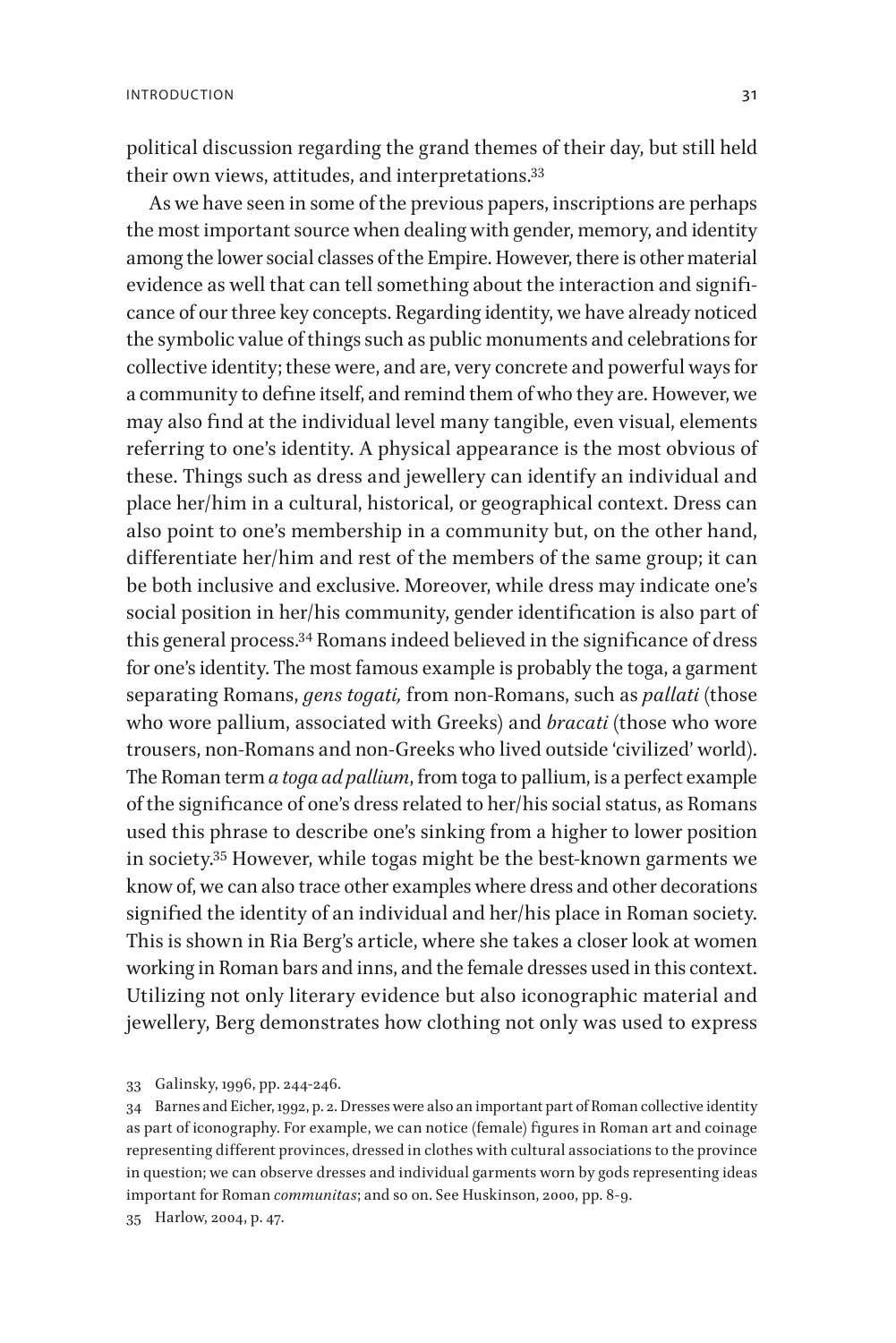one's identity and status, but also how various objects of the Roman bars and inns, combined with dresses and jewellery worn by female workers, might have created together a context where cultural memories of the past, such as old mythological stories, were brought to life. At the same time, all of this indicates how significant cultural identity based on distant stories could have been for the people of lower strata of society, even if discussions on Roman cultural identity often remained in Imperial or other higher level of Roman *communitas*.

Last three articles of this volume take a closer look on gender, memory, and identity in a longer time-span, that is, as part of continuity and change. Thus, they widen the scope and tackle broader questions taking place from Early to Late Antiquity, sometimes even beyond that. In Late Antiquity, many old structures from the earlier period survived. Central administrative and governing system, with people paying taxes to that system and expecting security in exchange, continued to exist (with occasional disturbances, of course) until late fifth century ce, and in the eastern part of the Empire much longer still. In addition, cities continued to provide urban culture, something that many contemporaries saw as the backbone of civilization. Overall, the state structures of Early and High Roman Empire more or less survived, and with it, a large part of the traditional high culture. On the other hand, while Christian authors were part of Classical, pre-Christian culture as well, Christianity undeniably bought new ideals and ways of learning to Roman intellectual life and affected in other levels of society as well. $3^6$ 

Indeed, considering continuity and change in Roman society, we may claim that nowhere was their coexistence more evident than in religious life, making whole subject much more complex than it may first look like.<sup>37</sup> Marxiano Melotti's article on the cult of Saint Lucia provides an interesting view precisely on this aspect. As Melotti points out, the (Greek) cult of Demeter and her daughter Kore in the island of Sicily was pivotal in the building of a local and regional political identity. As the cult was later affected by Roman and Christian cultures, it resulted in a transformation of political, cultural, and religious practices. Thus, the figure of the Christian Saint Lucia eventually acquired some elements and functions of the ancient cult of Greek goddesses; the new cult metabolized the Greek ideas of death

36 Cameron, 1993, pp. 128-151.

37 Perhaps the most well-known example is the question of ancient monotheism. While it is sometimes claimed that what essentially distinguished Christians from pagans was that Christians believed in one God, while pagans worshipped a multiple of gods. However, even a question as basic as this is much more complicated; both polytheism and monotheism in Antiquity had many forms and aspects. For discussion, see Athanassiadi and Frede, 1999.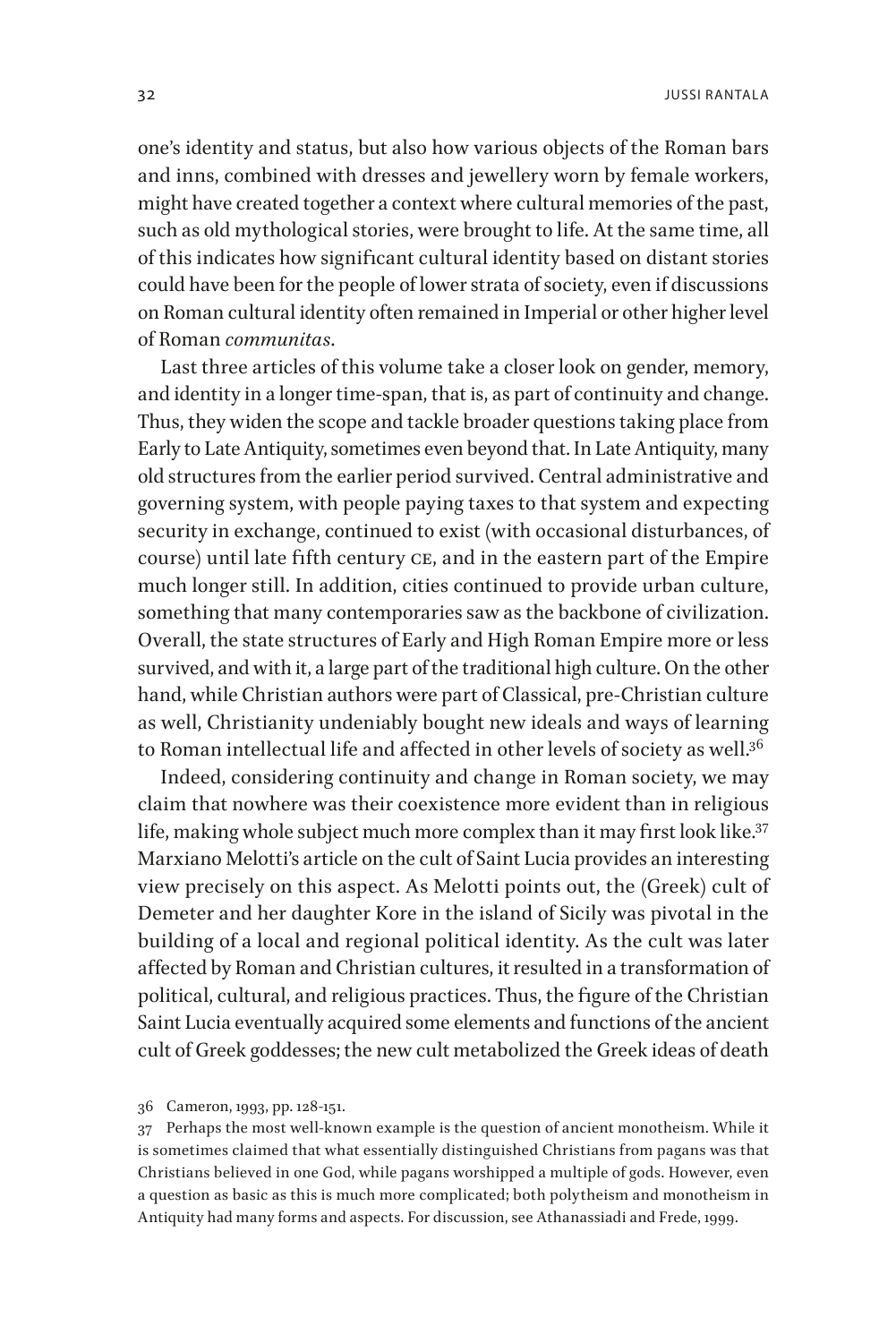and fertility, and contributed to define a new identity for the Christian community. Despite this, we cannot simply read this as a transformation of pre-Christian cults into Christian ones. As Melotti demonstrates, the transformation was much more complicated, taking place in a very long time-span with various phenomena affecting the process. Thus, the article for its own part demonstrates the co-existence of continuity and change but also their complexity in Graeco-Roman culture through the centuries, from pre-Christian to Christian era; indeed, the article even reveals a surprising connection to Scandinavia and modern Sweden, emphasising precisely the complexity of ideas and beliefs carried out through the centuries.

As the Roman Empire grew, Imperial identity was naturally a question which emperors needed to tackle. Empire-wise, one of the most prominent issues considering cultural identity was the question of Greek culture as a part of the Roman world. Particularly, in the second and third centuries ce, we can observe a vivid discussion about 'Greekness' and its relationship with Roman culture, for example when Diogenes Laertius defended the Greek origins of philosophy. Moreover, writers such as Philostratus dealt with many distinctly Greek traditions, and some Greek historians, such as Herodian, apparently took an active part in the debate among the Greek elite on the cultural position of Greece, to mention just a few examples. Even early Christian writers such as Clement of Alexandria or Hippolytus took place in the debate about Greek culture and its relationship with philosophy, while Jewish intellectuals, in the footsteps of Josephus, tried to define their identity in relationship with the Greek culture that was dominant in the eastern part of the Mediterranean.<sup>38</sup> The reign of Emperor Hadrian (117-138), an enthusiast of Greek culture and history, can be considered as a crucial period regarding the cultural identity of Roman Greece. In her article, Arja Karivieri deals with the multifaceted identities promoted by Hadrian. She explains how this process reflects the identities of the leading figures of the Empire, including Hadrian himself, his wife Vibia Sabina, and his lover Antinoos, but also how the promotion of multiple identities affected local society in Roman Greece. The article thus demonstrates the significance of Imperial policy, particularly the example provided by public figures of Imperial family members, in the cultural change throughout the Empire.39 Moreover, as Karivieri shows, this Hadrianic-era process continued in Late Antiquity. Mythic heroes of the Graeco-Roman past were compared

<sup>38</sup> Whitmarsh, 2007, pp. 38-43. See also Sidebottom, 2007, pp. 80-81.

<sup>39</sup> For the significance of Imperial couple as an example to their subjects, see also e.g. Rantala, 2017.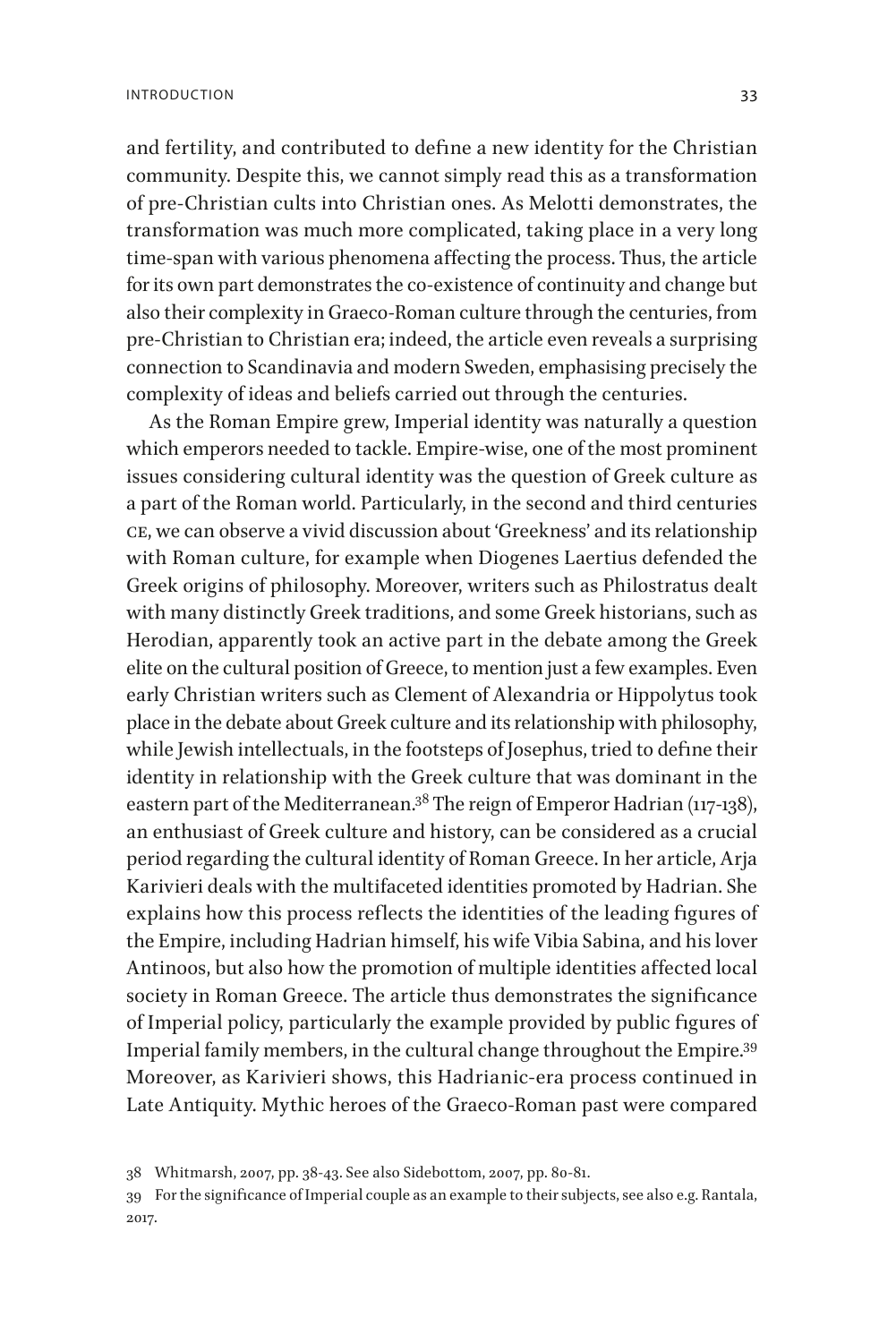with Christian heroes, both in private country estates as well as in public monuments, such as the Arch of Constantine; this process created linkages from the past to the present and created new identity by using historical memory. Theory-wise, the paper deals with four contexts in which memories are constructed: representations, places, rituals, and texts, demonstrating how the using of these four was a continuous process, from Early to Late Roman Empire.

As a final observation, it would perhaps be pertinent to emphasize that often persons or groups who are labelled to certain categories according to their characteristics are usually not asked if they actually do agree to possess these characteristics; identities are often defined from the outside, by others. This practice was not unfamiliar in ancient societies. Roman literature, for example, is full of ethnic stereotypes about foreign nations and their 'un-Roman' habits.40 Ancient Greeks were perhaps even stricter in this classification. As has been stressed by Paul Cartledge (1993), a polarization between 'us' and 'them' was at the very heart of the Greek culture, appearing in practice as ideological polar oppositions such as Greeks versus barbarians, citizens versus foreigners, free men versus slaves, and, indeed, men versus women. In other words, while identity often is about defining who you are and to which group you identify yourself, one aspect of identity is also identifying other people or groups to certain categories. These objects of identification are often precisely the 'silent ones' of the society, those without an opportunity to express their views. Christian Laes deals with one such group, the mentally disabled, and traces labels of 'madmen' in Mediterranean culture through a long-time period. As was the case with women in ancient agriculture, tracing gender issues is particularly difficult, as women were among the most silent groups of ancient societies, and indeed the mentally impaired women surely were the most silent ones among all the silent. Generally, while the Late Antiquity can be seen as a turning point considering hospitals as institutions of mentally impaired in general, accounts of 'madmen' in ancient tradition as a whole tend to highlight the goodwill of rulers or other significant figures, instead of telling the story of those people actually suffering with mental illness. The accounts thus continued the somewhat moralizing tradition of historical and other accounts, used to carry deeds of great men in public memory. In this tradition, the 'lesser' people were, for hundreds of years, kept very silent indeed and were subjects of identification at best – that is, if somebody bothered to identify them at all.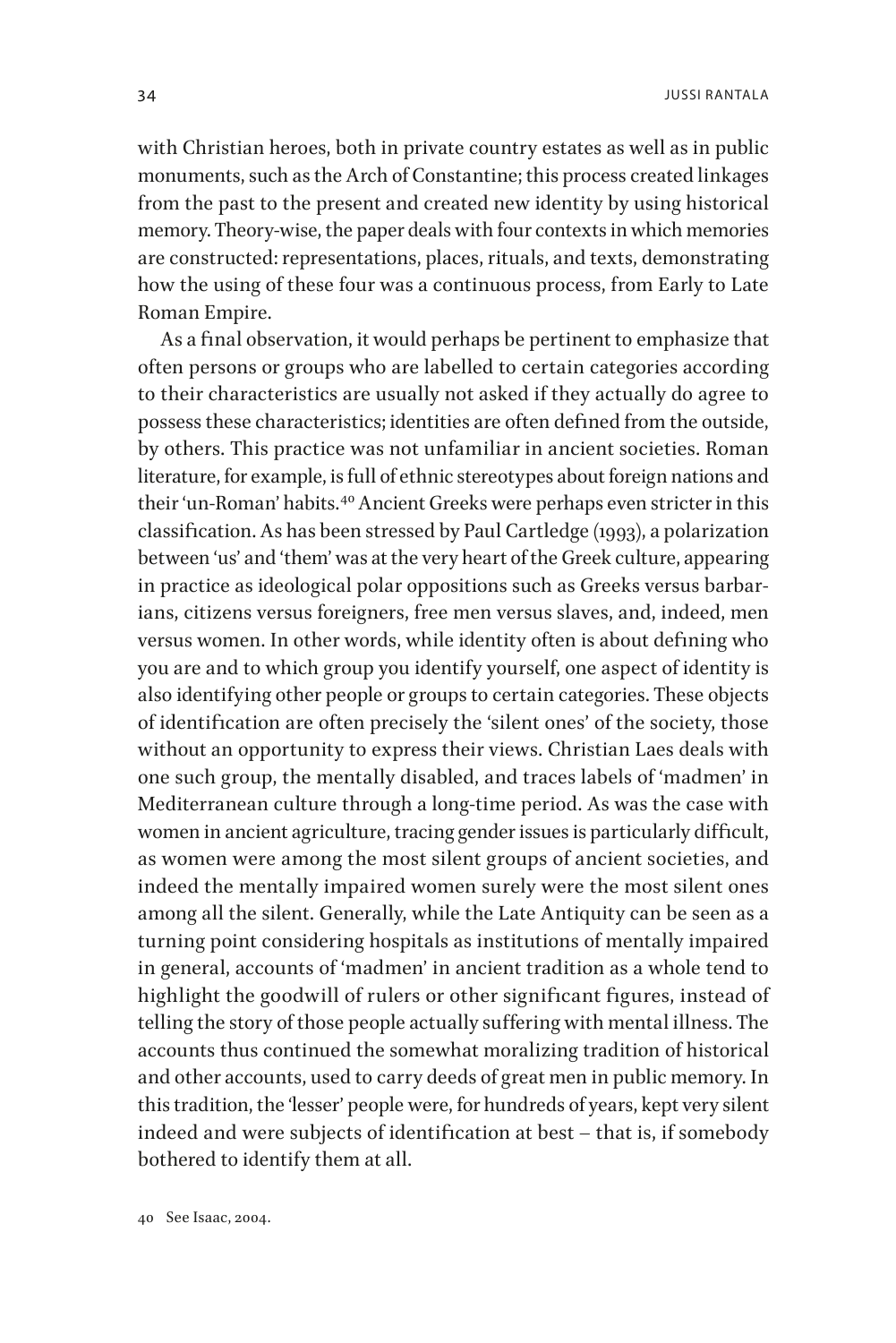This volume is not a definitive analysis on the relationships and interaction between gender, memory, and identity in Roman world, but provides case studies from as wide a range as possible. It shows the variety of possible points of view, providing examples for using many types of sources – both written and material evidence – to further approach the question. Of course, all the key concepts provide a rich, separate research tradition of their own. As mentioned, identity and difference have formed an active field of research from at least the 1990s on, expanding from the previous study of approaching ancient literature and other sources as plain, empirical 'data' to an idea of ancient texts as expressions of 'cultural forces', closely connected to the place and time in which they were created and thus with their own significances and meanings. Questions of memory have been an important part of identity studies; as mentioned, identities are built on foundations provided by the understanding of the past. Moreover, gender studies have obviously been a lively part of ancient studies for decades as well, expanding from something located quite strictly in the sphere of women to questions of masculinity and femininity, 'gender-blending', sexuality, and so on. However, the interaction of these three is mostly dealt with in only a few separate articles over the years, with a systematic approach more or less lacking.41 Thus, this collection for its own part fills a gap in modern research. Here, the contributors have explored what they consider important aspects regarding the subject. Moreover, the articles of the volume present a wide range of theoretical and methodical possibilities to study gender, memory, and identity, and their interaction in Roman world. Using both material and textual evidence, the papers deal with social historical, even microhistorical, problems, as well as questions related to literary analysis, comparative approach, and so on. All in all, this collection will hopefully encourage a much-needed further study of inter-linkages between the three crucial concepts that considerably shaped the Roman Empire and its culture through the centuries.

41 Some research is available, though; see e.g. Huskinson, 1999; Whittaker (ed.), 2011; Revell, 2015. Obviously, there is a large number of research combining two of the three concepts dealt with here; see the works cited in individual articles of this volume.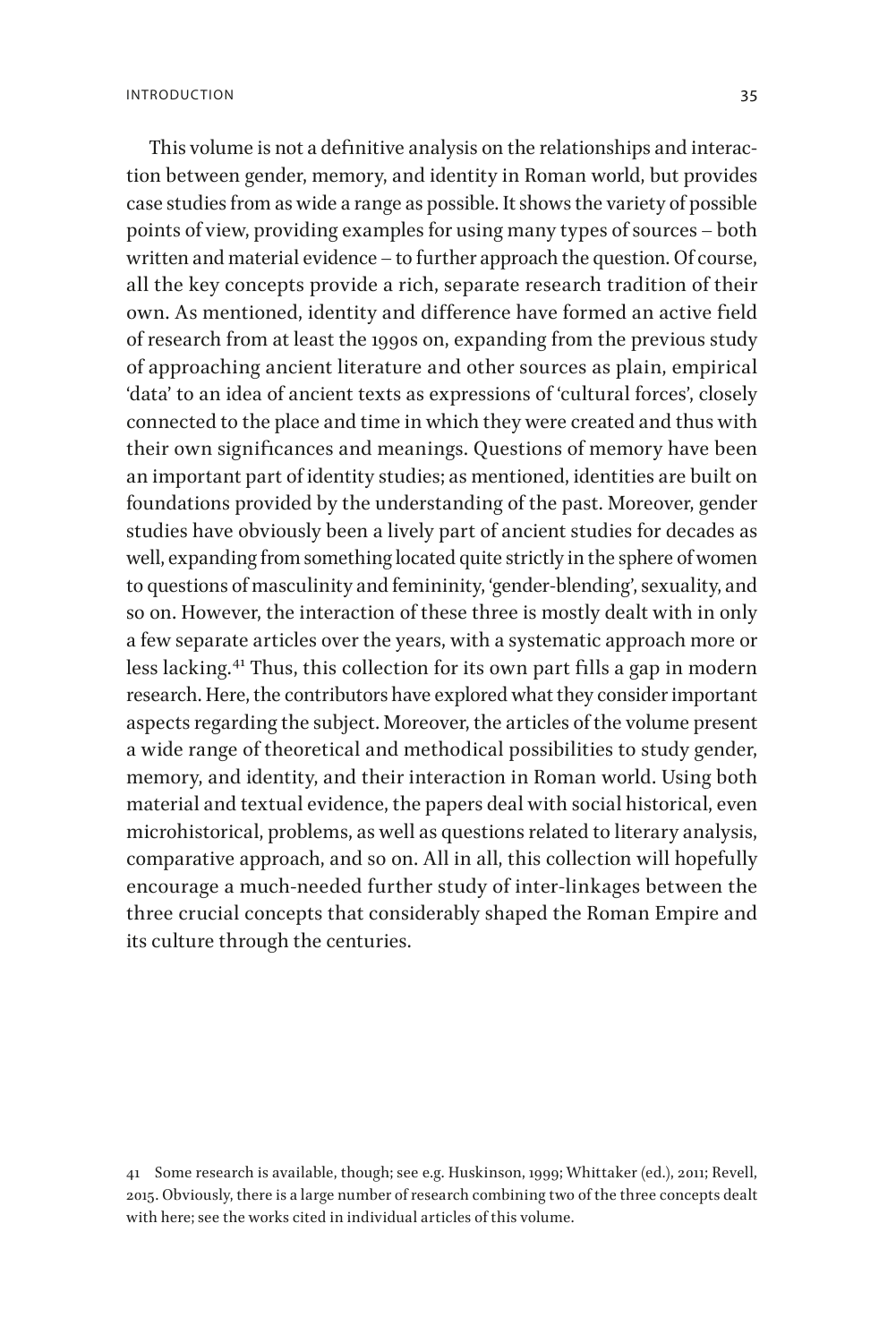36 Jussi Rantala

### **Bibliography**

- Benedict Anderson, *Imagined Communities. Reflections on the Origin and Spread of Nationalism* (London: Verso, 1983).
- Clifford Ando, 'Imperial identities', in *Local knowledge and microidentities in the imperial Greek world*, ed. by Tim Whitmarsh (Berkeley: University of California Press, 2010), pp. 17-45.
- Jan Assmann, *Religion and Cultural Memory: Ten Studies* (Stanford: Stanford University Press, 2006).
- Polymnia Athanassiadi and Michael Frede, ed., *Pagan Monotheism in Late Antiquity* (Oxford: Oxford University Press, 1999).
- Ruth Barnes and Joanne Eicher, ed., *Dress and Gender: Making and Meaning* (Oxford: Oxford University Press, 1992).
- John Bodel, ed., *Epigraphic Evidence. Ancient History from Inscriptions* (London: Routledge, 2001).
- Averil Cameron, *The Mediterranean World in Late Antiquity ad 395-600* (London: Routledge, 1993).

Eva Cantarella, 'Fathers and Sons in Rome', *Classical World*, 96:3 (2003), 281-298.

- Paul Cartledge, *The Greeks: A Portrait of Self and Others* (Oxford: Oxford University Press, 1993).
- Gillian Clark, *Women in Late Antiquity. Pagan and Christian Life-styles* (Oxford: Clarendon Press, 1993).
- Paul Connerton, *How Societies Remember* (Cambridge: Cambridge University Press, 1989).
- Emma Dench, *From Barbarians to New Men. Greek, Roman and Modern Perceptions of the Central Apennines* (Oxford: Clarendon Press, 1995).
- Suzanne Dixon, *The Roman Mother* (Norman and London: University of Oklahoma Press, 1988).
- Suzanne Dixon, *The Roman Family* (Baltimore and London: The Johns Hopkins University Press, 1992).
- Antony Eastmond, *Viewing Inscriptions in the Late Antique and Medieval World*  (Cambridge: Cambridge University Press, 2015).
- Harriet Flower, *The Art of Forgetting. Disgrace and Oblivion in Roman Political Culture* (Chapel Hill: University of North Carolina Press, 2006).
- Lin Foxhall, *Studying Gender in Classical Antiquity* (Cambridge: Cambridge University Press, 2013).
- Karl Galinsky, *Augustan Culture. An Interpretive Introduction* (Princeton: Princeton University Press, 1996).
- Karl Galinsky, ed., *Memoria Romana: Memory in Rome and Rome in Memory* (Ann Arbor: University of Michigan Press, 2014).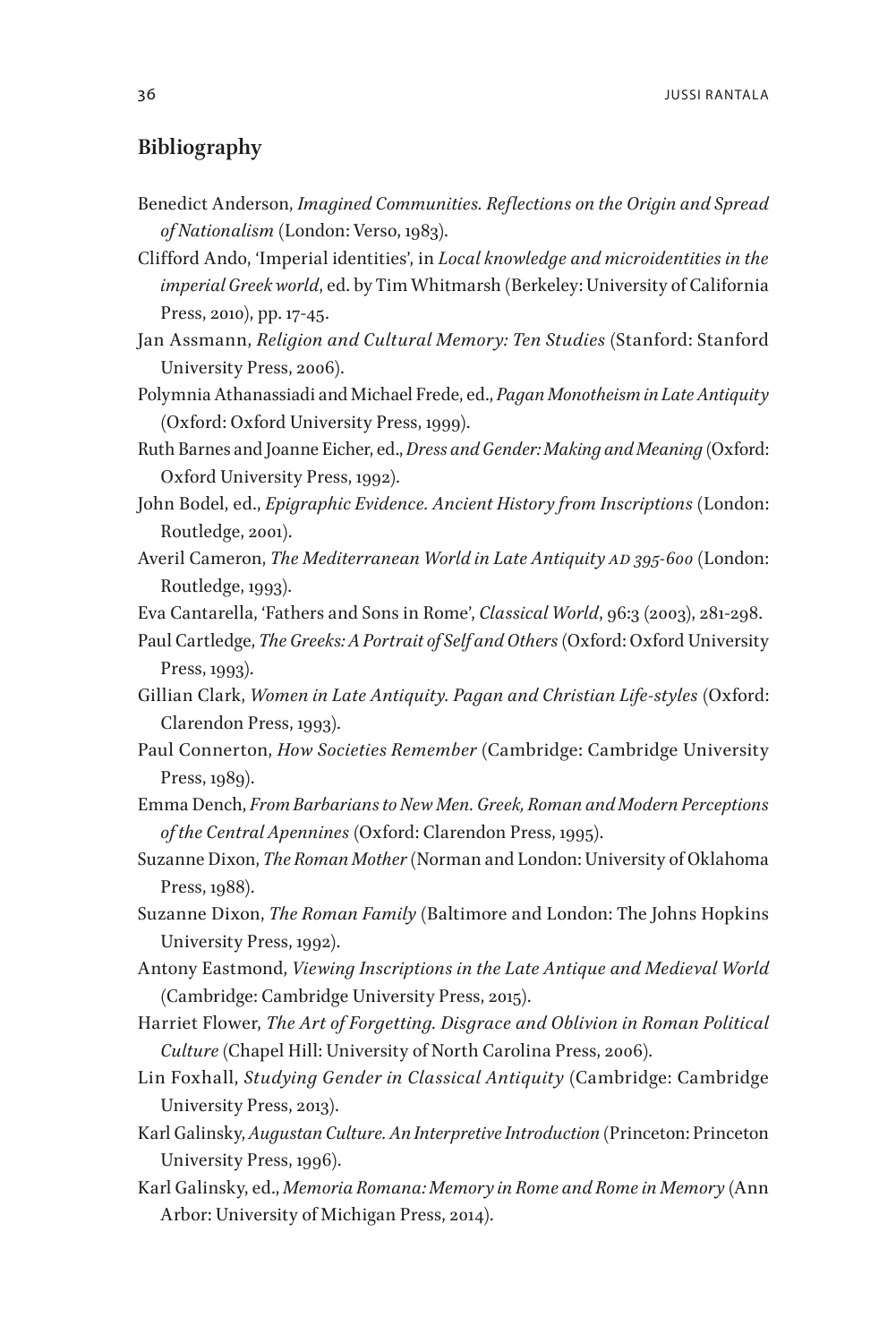- Karl Galinsky and Kenneth Lapatin, ed., *Cultural Memories in the Roman Empire*  (Los Angeles: J. Paul Getty Museum, 2016).
- Jane Gardner, *Being a Roman Citizen* (London: Routledge, 1993).
- Alain Gowing, *Empire and Memory: The Representation of Roman Republic in Imperial Culture* (Cambridge: Cambridge University Press, 2005).
- Erich Gruen, *Culture and National Identity in Republican Rome* (Ithaca: Cornell University Press, 1995).
- Johannes Hahn, 'Rituals of killing: public punishment, *munera* and the dissemination of Roman values and ideology in the *Imperium Romanum*, in *Imperial Identities in the Roman World*, ed. by Wouter Vanacker and Arjan Zuiderhoek (London: Routledge, 2017), pp. 16-35.
- Maurice Halbwachs, *On Collective Memory* (Chicago: The University of Chicago Press, 1992).
- Mary Harlow, 'Clothes maketh the man: power dressing and elite masculinity in the later Roman world', in *Gender in the Early Medieval World. East and West, 300*-*900*, ed. by Leslie Brubaker and Julia Smith (Cambridge: Cambridge University Press, 2004), pp. 44-69.
- Richard Hingley, 'Cultural diversity and unity: Empire and Rome', in *Material culture and social identities in the ancient world*, ed. by Shelley Hales and Tamar Hodos (Cambridge: Cambridge University Press, 2010), pp. 54-75.
- Kenneth Holum, *Theodosian Empresses. Women and Imperial Dominion in Late Antiquity* (Berkeley: University of California Press, 1982).
- Janet Huskinson, 'Women and learning: gender and identity in scenes of intellectual life on late Roman sarcophagi', in *Constructing Identities in Late Antiquity*, ed. by Richard Miles (London: Routledge, 1999), pp. 189-213.
- Janet Huskinson, 'Looking for Identity and Power', in *Experiencing Rome. Culture, Identity and Power in the Roman Empire*, ed. by Janet Huskinson (London: Routledge, 2000), pp. 3-27.
- Marja-Leena Hänninen, 'Juno Regina and Roman Matrons', in *Female Networks and Public Sphere in Roman Society*, ed. by Päivi Setälä and Liisa Savunen (Rome: Institutum Romanum Finlandiae, 1999), pp. 39-52.
- Benjamin Isaac, *The Invention of Racism in Classical Antiquity* (Princeton: Princeton University Press, 2004).
- Mathew Kuefler, *The Manly Eunuch*. *Masculinity, Gender Ambiguity and Christian Ideology in Late Antiquity* (Chicago: The University of Chicago Press, 1995).
- Lena Larsson Lovén, 'The Importance of Being Commemorated: Memory, Gender, and Social Class in Roman Funerary Monuments', in *In Memoriam: Commemoration, Communal Memory and Gender Values in the Ancient Graeco-Roman World*, ed. by Helène Whittaker (Newcastle: Cambridge Scholars Publishing, 2011), pp. 126-143.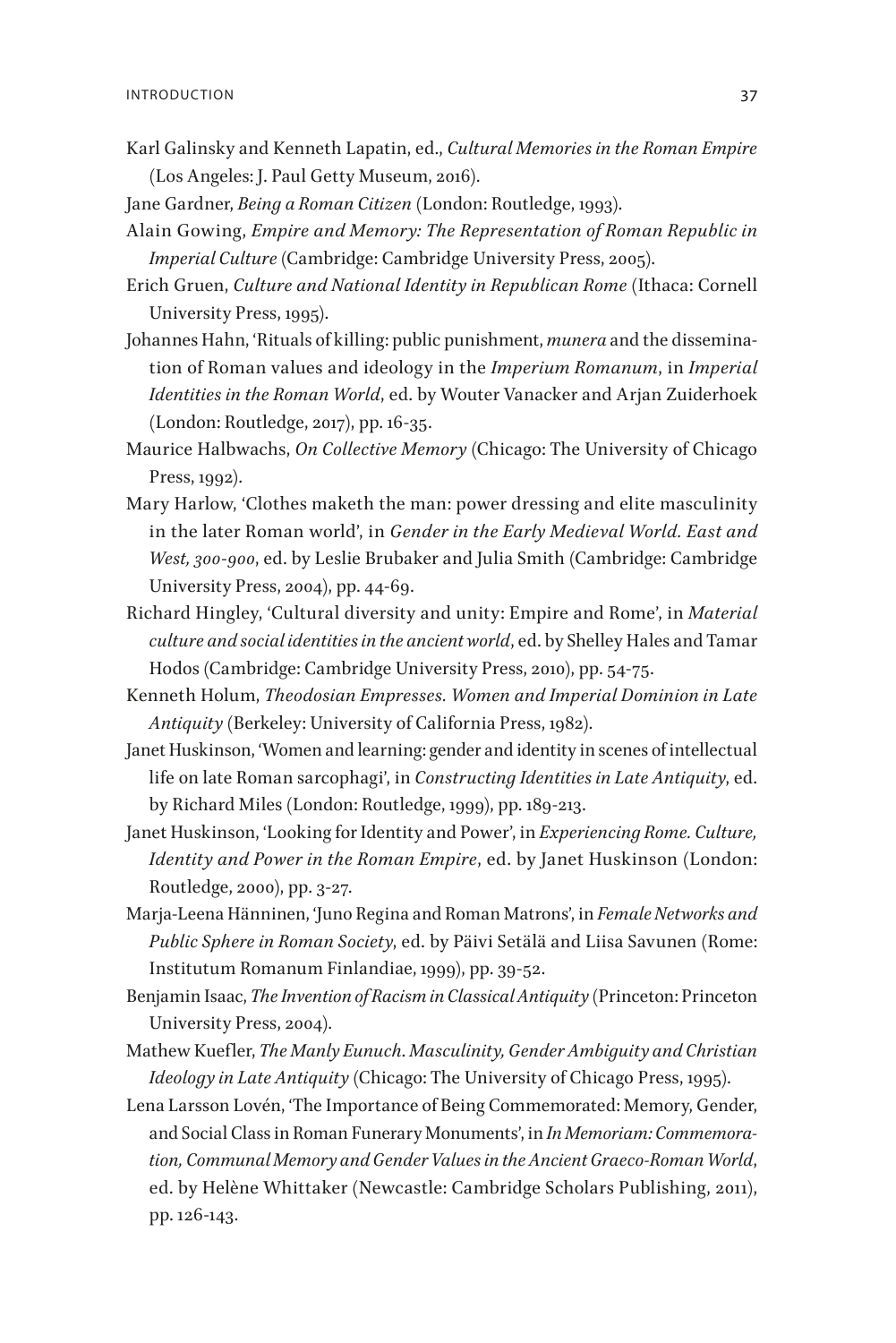- Ray Laurence and Joanne Berry, ed., *Cultural Identity in the Roman Empire* (London: Routledge, 1998).
- Mark Masterson, Nancy Sorkin Rabinowitz and James Robson, ed., *Sex in Antiquity: Exploring Gender and Sexuality in the Ancient World* (New York: Routledge, 2015).
- Richard Miles, ed., *Constructing Identities in Late Antiquity* (London: Routledge, 1999).
- Richard Miles, 'Communicating culture, identity and power', in *Experiencing Rome. Culture, Identity and Power in the Roman Empire*, ed. by Janet Huskinson (London: Routledge, 2000), pp. 29-62.
- Dominic Montserrat, 'Reading gender in the Roman world', in *Experiencing Rome. Culture, Identity and Power in the Roman Empire*, ed. by Janet Huskinson (London: Routledge, 2000), pp. 153-181.
- Helen Morales, 'Gender and identity in Musaeus' *Hero and Leander*', in *Constructing Identities in Late Antiquity*, ed. by Richard Miles (London: Routledge, 1999), pp. 41-69.
- Katariina Mustakallio, 'The Life Cycle: from Birth to Old Age', in *A Cultural History of Women in Antiquity*, ed. by Janet Tullock, (London: Bloomsbury, 2013), pp. 15-32.
- Sarah Nelson, *Women in Antiquity: Theoretical Approaches to Gender and Archaeology* (Rowman Altamira: Lanham, 2007).
- Thomas Pekáry, *Das römische Kaiserbildnis in Staat, Kult und Gesellschaft: Dargestellt Anhand der Schriftquellen* (Berlin: Gebr. Mann Verlag, 1985).
- Kurt Raaflaub and Loren Samons, 'Opposition to Augustus', in *Between Republic and Empire. Interpretations of Augustus and his Principate*, ed. by Kurt Raaflaub and Mark Toher (Berkeley: University of California Press, 1990), pp. 417-454.
- Jussi Rantala, *The* Ludi Saeculares *of Septimius Severus: The Ideologies of a New Roman Empire* (London: Routledge, 2017).
- Jussi Rantala, 'Ruling in the Purple… and wearing Make-up. Gendered Adventures of Emperor Elagabalus as seen by Cassius Dio and Herodian', in *Exploring Gender Diversity in the Ancient World*, ed. by Jennifer Dyer and Allison Surtees (Edinburgh University Press: Edinburgh, forthcoming).
- Louise Revell, *Ways of Being Roman: Discourses of Identity in the Roman West* (Oxford: Oxbow Books, 2015).
- Ian Rutherford, 'Islands of the Extremity: Space, Language and Power in the Pilgrimage Traditions of *Philae*', in *Pilgrimage and Holy Space in Late Antique Egypt*, ed. by David Frankfurter (Leiden: Brill, 1998), pp. 227-256.
- Walter Scheidel, 'The Most Silent Women of Greece and Rome: Rural Labour and Women's Life in the Ancient World', *Greece and Rome,* 42:2 (1995), 202-217.
- Harry Sidebottom, 'Severan historiography: evidence, patterns, and arguments', in *Severan Culture*, ed. by Simon Swain, Stephen Harrison and Jas Elsner (Cambridge: Cambridge University Press, 2007), pp. 52-82.